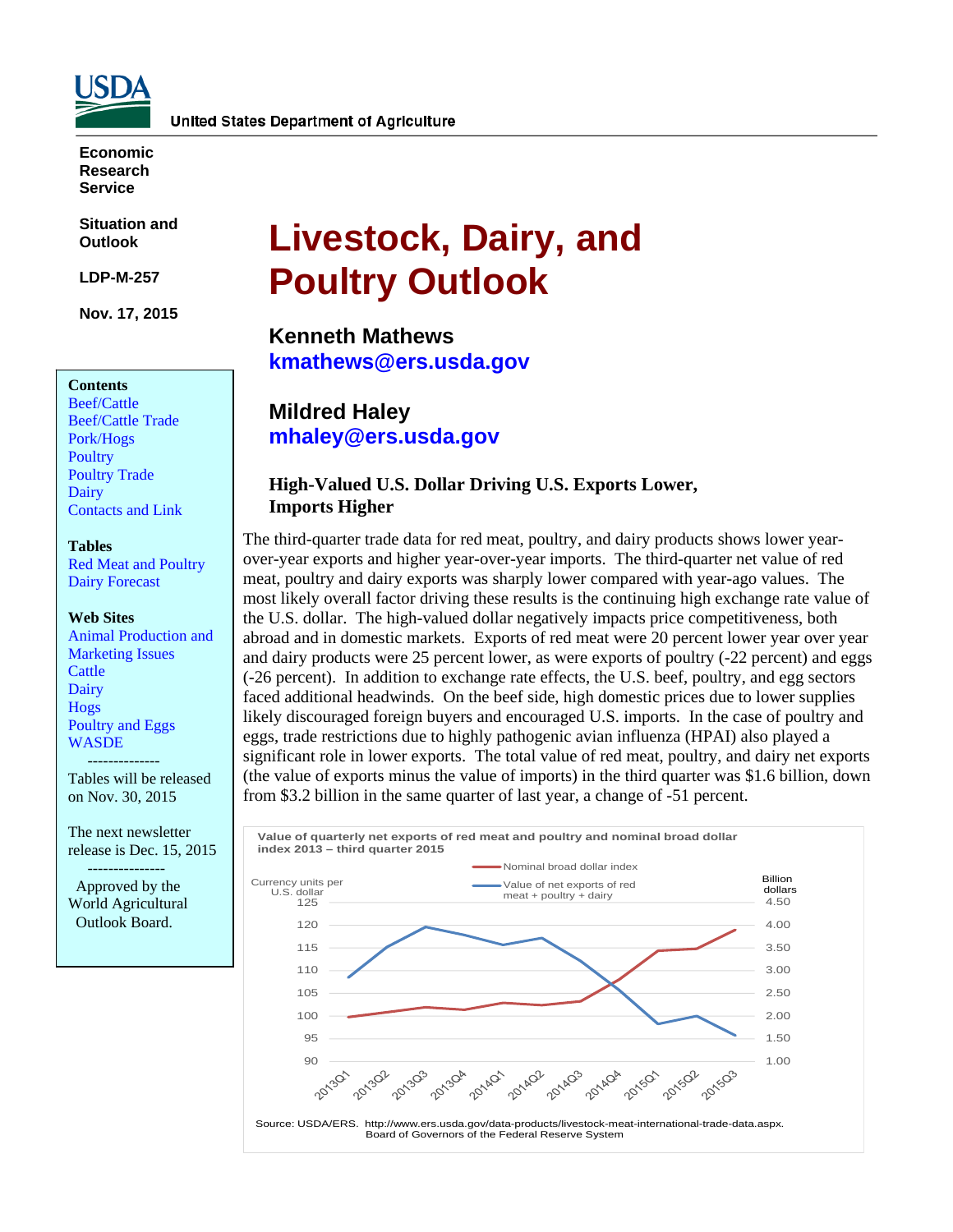**Beef/Cattle:** Late-October/early-November 2015 live cattle prices have been volatile following early-October's sharp decline. For the week-ending November 8, 2015, 5-area all grade fed steers were \$130.40/hundredweight (cwt). Along with rallying fed steer prices, feeder cattle prices also rebounded.

**Beef/Cattle Trade:** U.S. beef exports continue to struggle, and USDA is currently projecting almost a 14-percent year-over-year decline in total beef exports this year. Increasing beef availability, resulting in lower beef prices, is expected to spur renewed interest in U.S. beef in 2016, boosting exports about 9 percent.

**Pork/Hogs:** The U.S. pork sector is expected to finish 2015 with year-over-year production gains of 7.3 percent, reflecting a strong recovery from last year when disease problems hampered production. Third-quarter pork exports were almost 18 percent higher than a year ago. Imports of pork and live Canadian swine were also solidly higher.

**Poultry:** Fourth-quarter 2015 broiler meat production is forecast at 10.1 billion pounds, 3 percent higher than a year earlier but the lowest quarterly increase in 2015 as integrators scale back production growth in response to low prices. Even with somewhat lower broiler production, the forecast for fourth-quarter cold storage holdings of broiler products was increased to 800 million pounds. The increase reflects both higher domestic production and lower exports. U.S. turkey meat production in third-quarter 2015 was 1.35 billion pounds, down 9 percent from a year earlier. Lower production and lower stocks boosted wholesale prices for whole hen turkeys to \$1.36 in October, 17 percent higher than the previous year. Table egg production in third-quarter 2015 was 1.6 billion dozen, down 11 percent from a year earlier, pressuring wholesale prices upward to \$2.36 per dozen, a gain of over a dollar from the previous year.

**Poultry Trade:** Broiler, turkey, and egg shipments in September 2015 remained down from a year ago. Broiler shipments totaled 481 million pounds, a decrease of 22 percent from a year earlier. September turkey shipments decreased 38 percent from a year ago, totaling 43 million pounds, while egg and egg product exports totaled 24 million dozen, a 29-percent decrease from the previous September.

**Dairy:** The all-milk price forecast for the fourth quarter of 2015 is \$17.50-\$17.80 per cwt, an increase from \$17.00 to \$17.40 forecast last month. The all-milk price forecast for 2016 is \$15.95-\$16.85 per cwt, a reduction from \$16.05 to \$16.95 forecast last month.

# **Recent Livestock, Dairy and Poultry Special Articles**

*"Effect of the Trans-Pacific Partnership on U.S. Dairy Trade,"* pdf pages 19-25 of November 2013 *Livestock, Dairy and Poultry Outlook report (http://www.ers.usda.gov/media/1221780/specialarticleldpm233.pdf*)

*"Determinants of Japanese Demand for U.S. Pork Products in 2012," pdf pages 20-25 of the*  May 2013 *Livestock, Dairy and Poultry Outlook report (http://www.ers.usda.gov/media/1106754/ldpm227.pdf)* 

*"U.S. Pork Production Rises on a Smaller Base of Breeding Animals*," pdf pages 16-19 of the April 2013 *Livestock, Dairy and Poultry Outlook report* (*http://www.ers.usda.gov/media/1077557/ldpm226.pdf*)

*"Implications of the Trans-Pacific Partnership for Meat, Poultry, and Seafood Trade,"* pdf pages 20-24 of the April 2013 *Livestock, Dairy and Poultry Outlook report* (*http://www.ers.usda.gov/media/1077557/ldpm226.pdf*)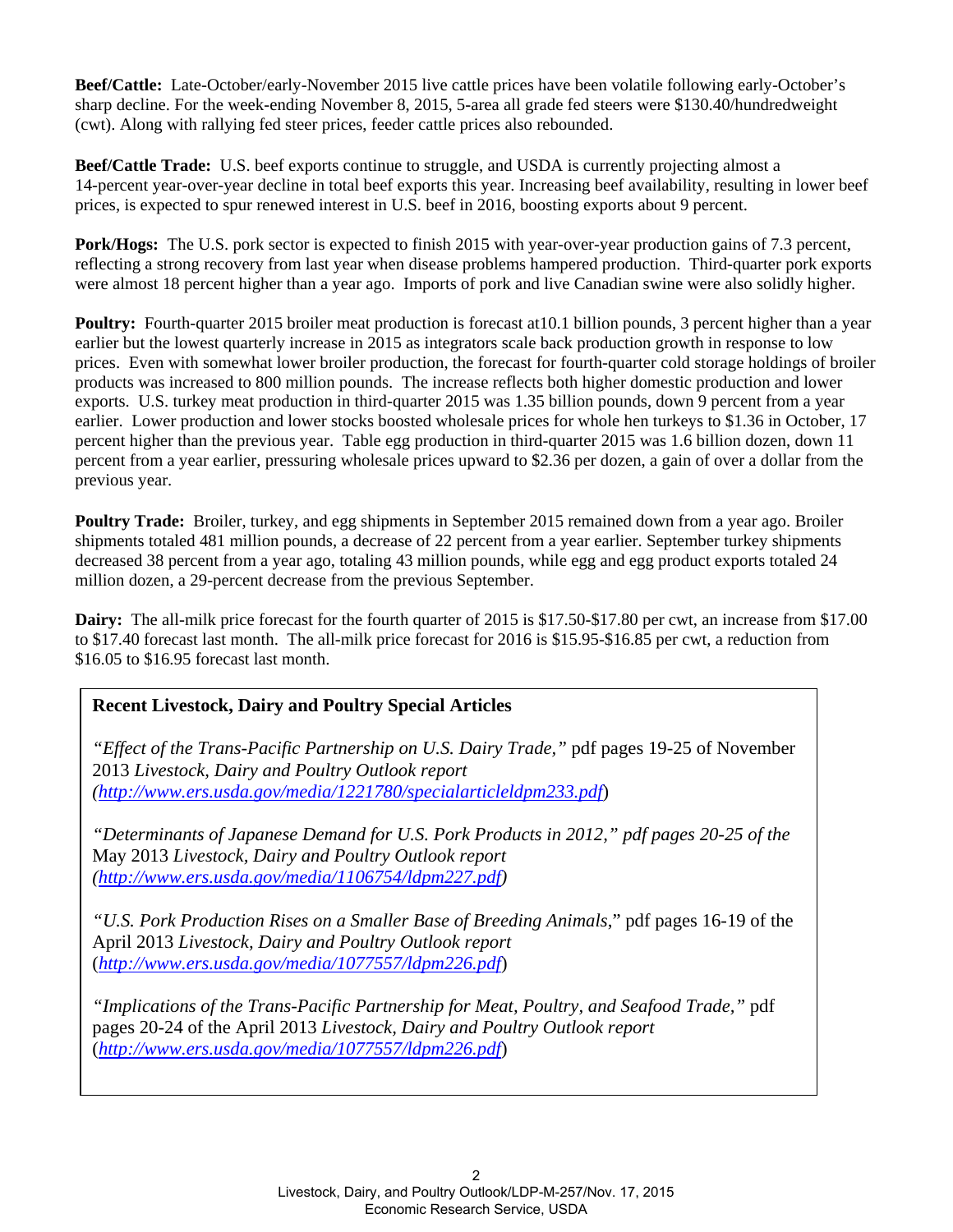#### <span id="page-2-0"></span>*Heavy Rains in Eastern Texas*

Much of Eastern Texas and the Southeast received several inches of rain in the aftermath of Hurricane Patricia. The U.S. Drought Monitor (November 10, 2015) removed the D3 Extreme Drought classification in much of the Southern Plains the classification has now been reduced to a combination of D1 Moderate Drought and D0 Abnormally Dry (http://droughtmonitor.unl.edu/).

According to *Crop Progress* for the week ending November 8, 2015, 51 percent of selected States reported winter wheat conditions to be good or better—lower than this time last year

(http://usda.mannlib.cornell.edu/usda/nass/CropProg//2010s/2015/CropProg-11-09- 2015.pdf). However, despite recent precipitation, the U.S. Drought Monitor continues to indicate serious drought in much of the West, especially California.

#### *Heavy Cattle Placed in Feedlots*

Feeder cattle supplies outside feedlots on October 1, 2015, were 3.4 percent higher than October 1, 2014, inventories and were higher year-over-year for all of 2015. These feeder cattle supplies persist despite the pace of placements being below year-earlier levels in 7 of the first 9 months of the year.

While the October release of NASS' Cattle-on-Feed report contained no real surprises, it did provide some insight into two ongoing phenomena: recent marketings of cattle from feedlots of 1,000 head or more and heifer retention for cow herd expansion. The Cattle-on-Feed report showed ongoing year-over-year higher placements of feeder cattle weighing over 800 lbs., a scenario that has been playing out every month in 2015 except for May, when there was no change from May 2014. These heavy feeder cattle have accounted for an average of 40.5 percent of net placements of cattle in feedlots of 1,000-plus head for each month thus far in 2015, well above a norm in the 25-percent range.

Typically, heavy cattle are on feed for a relatively shorter period of time. For most of 2015, these cattle have been retained on feed for atypically long periods and have contributed significantly to year-over-year larger cattle-on-feed inventories and the record heavy weights of cattle marketed in 2015. A calculated ratio of over-800-lb. placements of cattle (lagged either 5 or 6 months) to marketings averaged 38.8 to 38.9 percent, compared with a more typical 30 percent, which implies that these heavy-weight feeder cattle have likely constituted a larger than normal proportion of cattle marketed over the last several months. Feeding periods could shorten and help keep feedlot inventories of market-ready cattle more current than they have been for most of 2015; however, these heavy, over-800-lb. cattle are likely to provide large numbers of market-ready cattle—disproportionately steers—through at least the first quarter of 2016 (or longer, if over-800-lb feeder cattle continue to be placed in year-over-year larger numbers).

Total third-quarter cattle placements in 1,000-plus feedlots were down 3 percent compared with last year. Given that pasture conditions have improved and live cattle prices are lower than in 2014, producers may be waiting for market conditions to improve before selling cattle.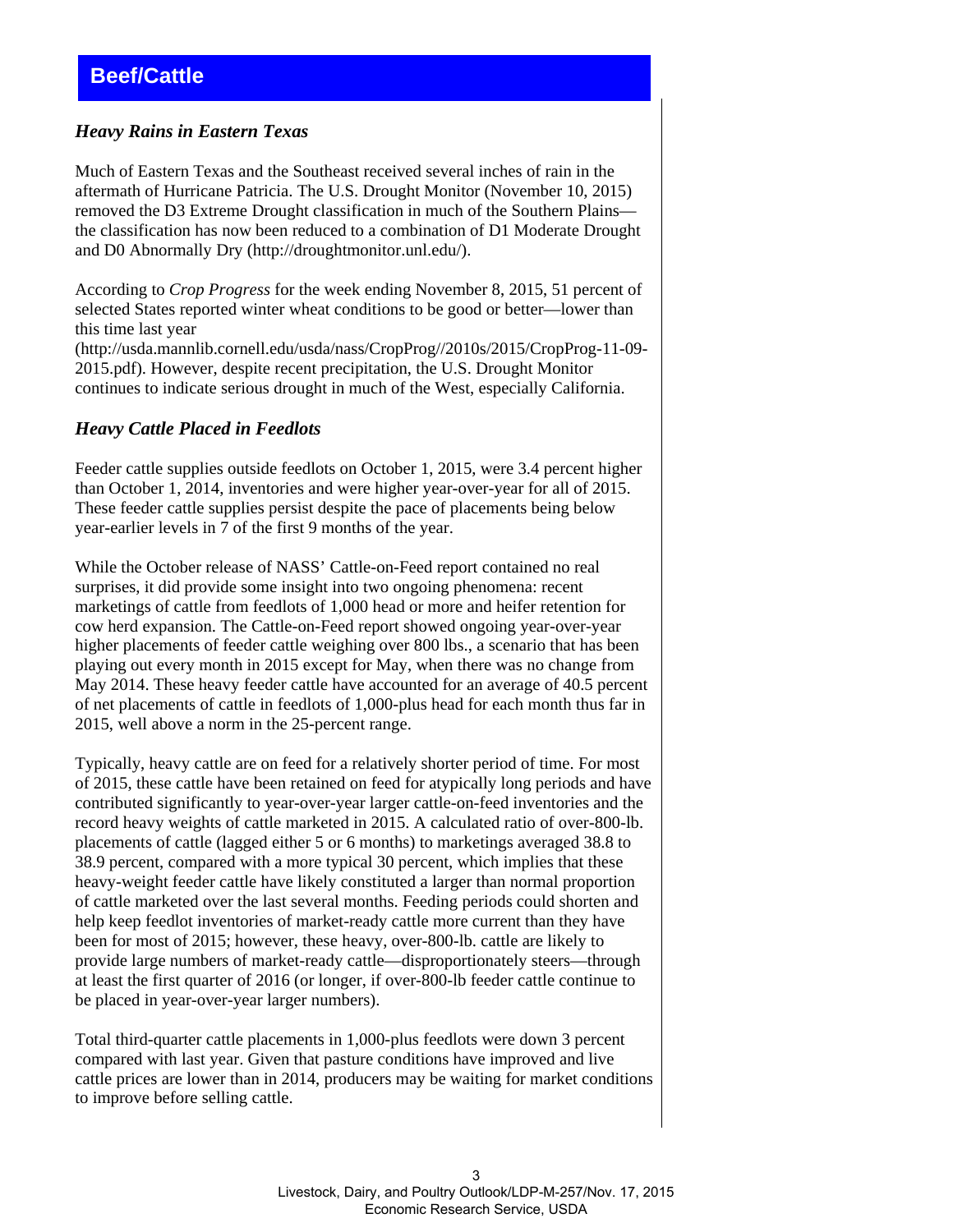The Oklahoma National Stockyards prices on November 9, 2015, for medium number 1 feeder steers weighing 750-800 pounds ranged between \$169- \$177/hundredweight (cwt)–down around \$40 compared with this time last year (http://www.ams.usda.gov/mnreports/ko\_ls750.txt). USDA projects fourth-quarter 5-area direct total all grades steer prices to be \$130-\$134/cwt, down over \$30 compared with 2014.

While September 2015 placements in the 800-plus-pound category were up nearly 8 percent over last year, the backlog of very heavy market-ready cattle in the feedlots may clear out in fourth quarter. In addition, packers have increased the discounts on very heavy cattle. Generally speaking, fourth quarter tends to see a seasonal upswing in placements—they are expected to pick up in the last quarter and may spill over into the early part of 2016.

Marketings will be impacted if placements are delayed. Like third-quarter placements, marketings were down in the third-quarter 2015 compared with thirdquarter last year. Cattle are spending longer periods on feed primarily because feed costs are relatively low, and the current market does not provide much incentive to sell fed cattle. Early November 2015 live cattle prices picked up compared with early October's sharply lower prices. For the week ending November 8, 2015, 5 area all grade fed steers were \$130.40/hundredweight (cwt), roughly \$30 lower than year-earlier fed-steer prices.

Cattle marketed in November 2014 were the last to exhibit positive cattle-feeding margins. October 2015 margins were negative by over \$500 per head and could easily continue in the red until at least January 2016 (High Plains Cattle Feeding Simulator: http://www.ers.usda.gov/data-products/livestock-meat-domesticdata.aspx). These negative margins will likely exert even more downward pressure on feeder cattle prices, as well as on cow price, and could temper enthusiasm for what has appeared to be a rapid buildup in U.S. cow inventories.

## *Herd Expansion Signals*

As herd rebuilding takes place, the proportion of heifers on feed continues to decrease relative to the proportion of steers on feed. The October 2015 *Cattle on Feed* report provided some evidence of continued herd expansion as the inventory of heifers and heifer calves on feed in 1,000-plus-head feedlots on October 1, 2015, was down 7 percent year over year. This fact, combined with the year-over-year 7percent larger inventory of steers on feed on October 1, suggests that heifers are likely being held back for breeding purposes. The *Cattle* report, scheduled to be released in January 20, 2016, will provide a clearer indication of the cattle inventory situation.

Due to the increased proportion of steers in feedlots and relatively low feed costs, producers are choosing to manage cattle at heavier than traditional weights. The 5 area weekly weighted average direct slaughter total of all grades fed-steer live weights was 1,489 pounds for the week ending November 8, 2015, up 40 pounds compared with the same week last year

(http://www.ams.usda.gov/mnreports/lm\_ct150.txt). September 2015 dressed weights for steers in federally inspected slaughter facilities climbed to an average of 920 pounds (*Livestock Slaughter*), for the first time in the history of the series surpassing the average dressed weight of bulls (910 pounds).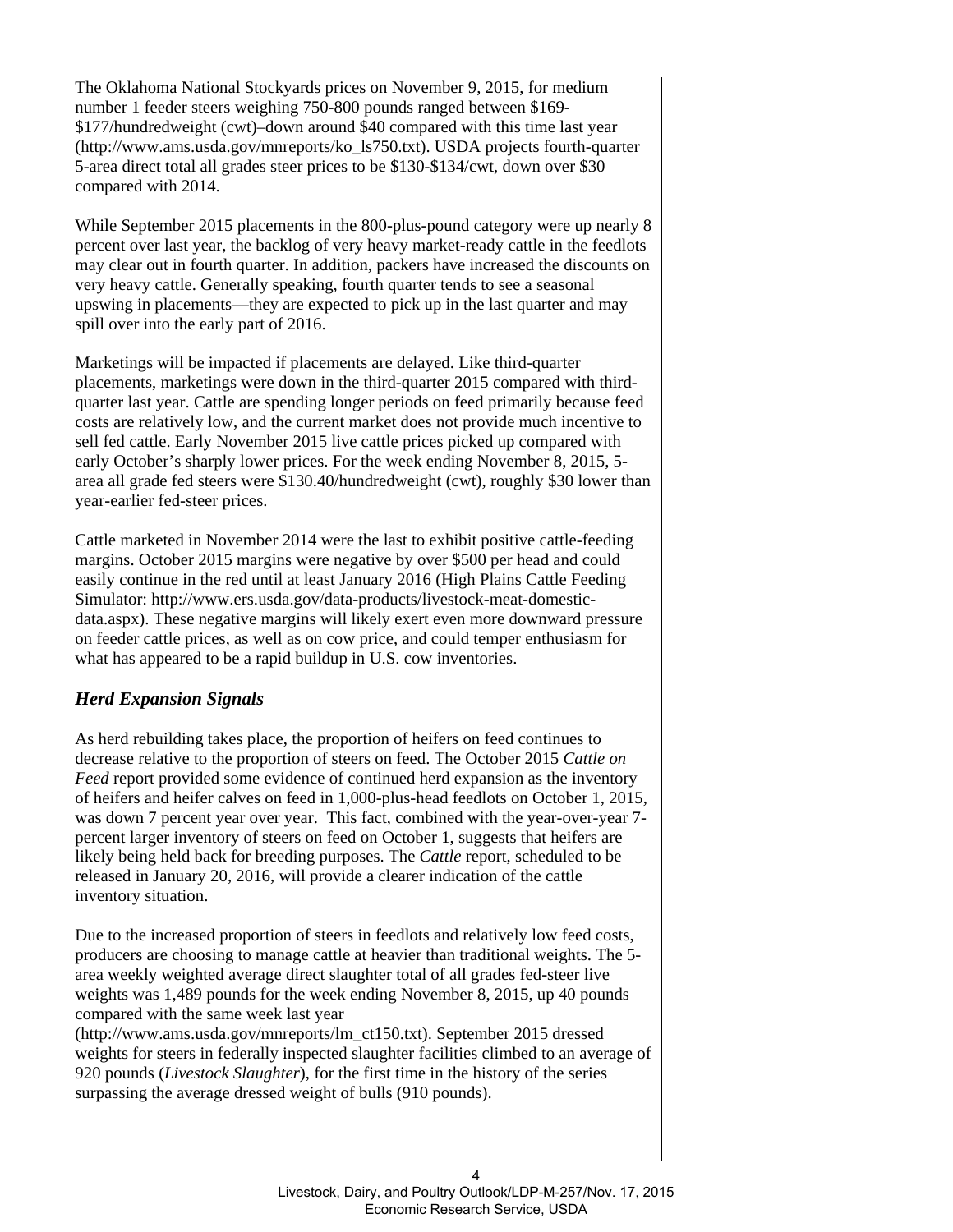#### *Cattle Carcass Weights Increase, Packer Margins Under Pressure*

Cattle carcass weights are at record levels and continue to increase counterseasonally. As of the week ending October 24th, average steer weights were reported at 927 pounds (+3 percent year over year) and average heifer weights at 841 pounds (+2 percent year over year). Several factors have contributed to the rapid increases in cattle weight gain. First, the costs of feeding cattle have become considerably lower and there is excess capacity in the feeding sector. Second, the number of cattle placed during the first through third quarters has remained well below year-prior levels, giving feedlot owners more incentive to keep animals on feed longer to extract extra revenue for each additional pound of weight gain. The result is heavier animals being marketed and slaughtered. Last, due to favorable pasture conditions, animals have been placed in feedlots at heavier than normal placement weights at over 800 pounds, as reported in USDA NASS *Cattle on Feed*. The bottom line is that the gains in cattle carcass weights have helped to partially offset commercial beef production declines amid tight cattle supplies, a trend expected to continue during the remainder of 2015.

Beef-processing margins continue to deteriorate. Even though wholesale beef prices have increased from lows posted in October, prices still remain well below last year. At present, beef demand appears fragile; weak interest in the ground beef complex and sharp drops in the value of byproducts such as hide and offal continue to weigh on packers' operating margins. Packers are attempting to support their margins by constraining front-end supplies to force the live cattle market lower. So far this year, beef packers have remained disciplined with this strategy when margin pressures arise. However, seasonal trends suggest that beef cutout values should start to move higher post-Thanksgiving, potentially improving beef processing margins.



5 Livestock, Dairy, and Poultry Outlook/LDP-M-257/Nov. 17, 2015 Economic Research Service, USDA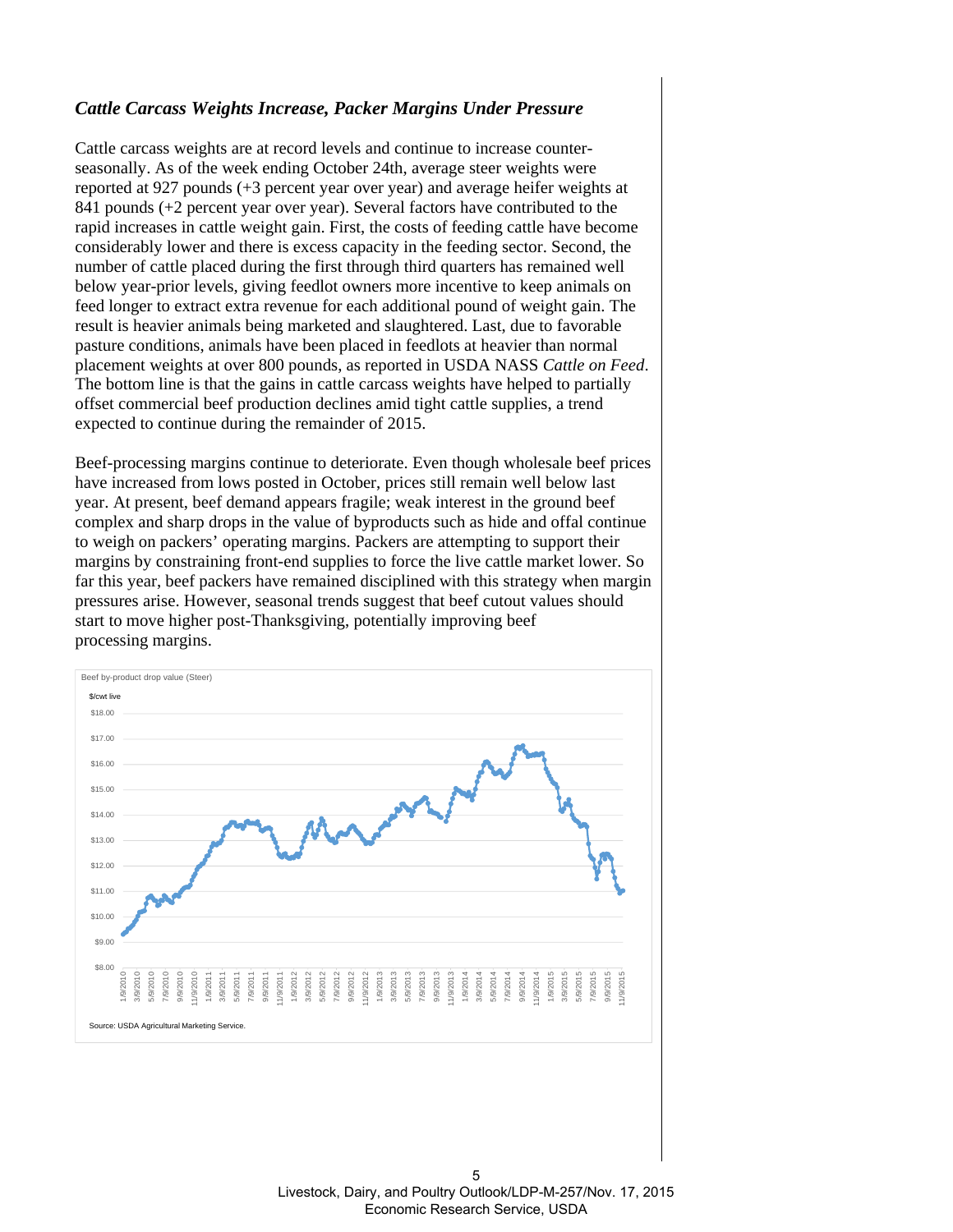#### <span id="page-5-0"></span>*USDA Revises Live Cattle Imports Lower in 2015 and 2016*

Due to constrained cattle supplies in Canada, year-to-date live cattle imports from Canada continue to trend well below 2014 levels. From January through September, total live cattle imports from Canada were down about 23 percent compared to the previous year. However, it is important to highlight that the bulk of the decline in total cattle imports from Canada is the result of sharp declines in slaughter-ready cattle as opposed to feeder cattle imports. Feeder cattle imports from Canada have declined year-over-year but not to the extent that slaughter cattle imports have declined. Year-to-date, feeder cattle imports from Canada are down approximately 4 percent relative to last year, while all cattle imports ready for slaughter declined around 34 percent relative to last year. For Mexico, however, live feeder cattle imports remain brisk relative to the pace of shipments during 2014 due to the wide price differential between Mexican feeder cattle prices and higher U.S. feeder prices. The light pace of cattle imports from Canada is expected to continue through the end of the year, more than offsetting increased live animal shipments from Mexico, resulting in a 25,000-head reduction to the 2015 annual live import forecast from last month. As U.S. domestic inventories increase in 2016, it is expected that demand for live cattle will diminish, resulting in an 8-percent year-over-year decline in 2016.

#### *U.S. Beef Exports Plummet in September; Imports Remain Historically High*

The general take-away from the January to September period of 2015 is that the U.S. beef exports have suffered a significant setback this year, and annual 2015 exports are expected to fall below 2014 levels by 14 percent. Overall, beef exports for the month of September were reported at 165 million pounds, nearly 25 percent below year-ago levels. Year-to-date, the United States has shipped approximately 1.7 billion pounds of beef abroad, 13 percent less than the same period in 2014. The relative strength of the U.S. dollar to other major currencies, high U.S. beef prices, and overall tight domestic supplies remain problematic for U.S. beef exports. However, the record pace of less expensive Australian beef has also played a significant role in the global decline for U.S. beef exports by capturing a greater percentage of global market share in top trade destinations. Increasing beef availability and lower prices are expected to spur renewed interest in U.S. beef in 2016, boosting exports over 9 percent. On the flip side, U.S. beef imports remain at historically high levels. Total beef imports for September were reported at 289 million pounds, with Australia accounting for 46 percent. Currently, Australia is more than three-quarters through its tariff-free quota for the year. While, the brisk pace of processing beef from Oceania has boosted 2015 beef imports into the U.S. to very high levels, it is expected that imports of lean processing beef from Australia and New Zealand will decline significantly during fourth quarter as the two countries seek to avoid triggering their respective over-quota tariffs. Looking ahead into 2016, overall beef imports are expected to decline by 11 percent as a result of increases in U.S. domestic supplies and decreases in the volume of processing beef shipped from Australia.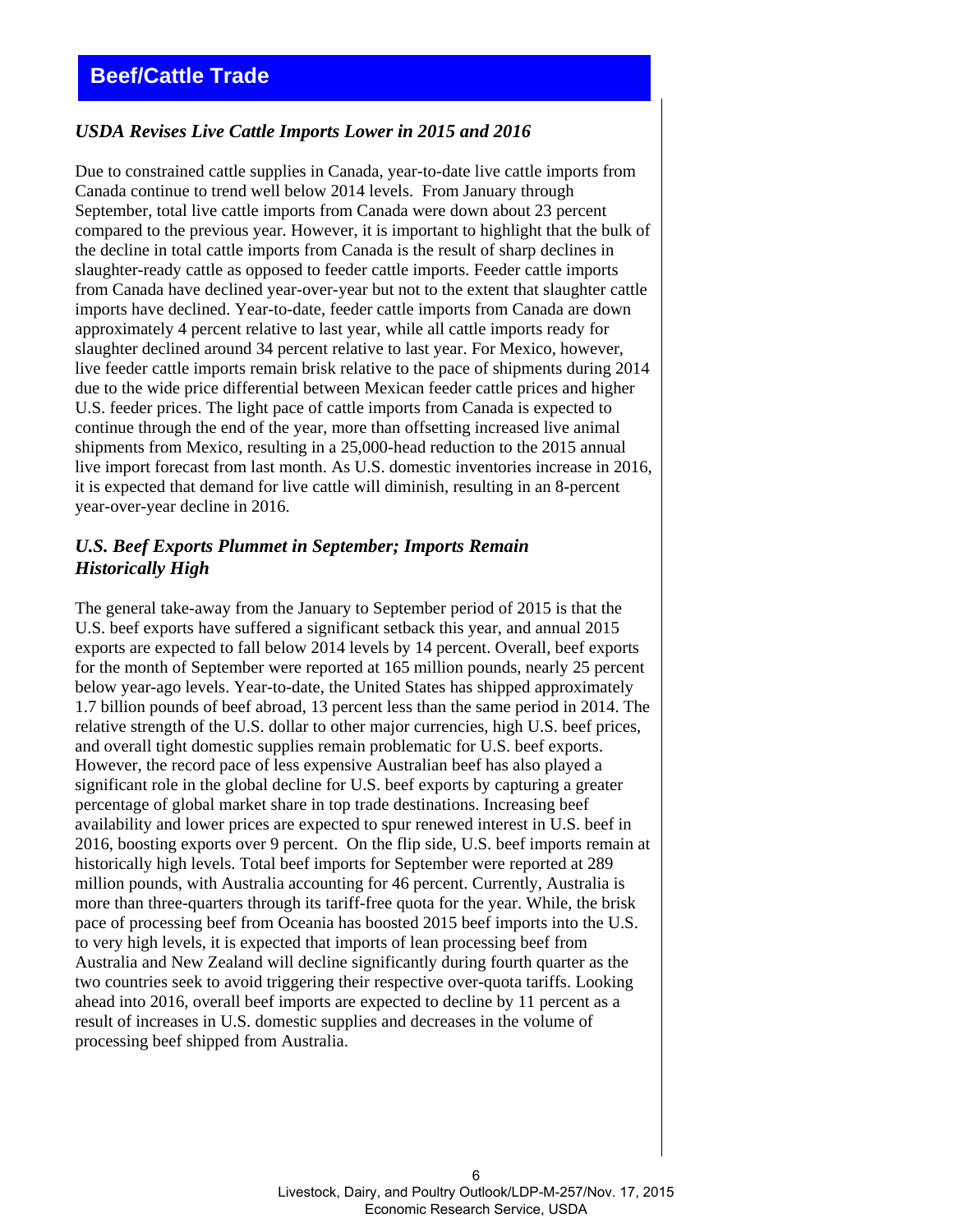# <span id="page-6-0"></span>*2015 Pork Production Reflects Sector Recovery From Disease Problems of 2014*

With less than 2 months left in 2015, USDA is projecting commercial pork production for the year at 24.5 billion pounds, a volume 7.3 percent greater than a year ago, when Porcine Epidemic Diarrhea (PEDv) reduced hog numbers. The 2015 pork production estimate is 5.7 percent higher than production in 2013, before the significant onset of PEDv. The annual production forecast incorporates a slightly smaller projection for fourth-quarter production compared with last month's forecast, due to lower than expected hog slaughter during the quarter. Fourthquarter commercial pork production is expected to be 6.5 billion pounds, 5.4 percent greater than the same period a year ago. The fourth-quarter price of live equivalent 51-52 percent lean hogs is expected to average \$46-\$48. For 2015, hog prices will likely average \$50.82. For the first half of 2016, commercial pork production is expected to be nearly equal to the first half of 2015, at 12.1 billion pounds. First-quarter prices are expected to average \$48-\$50; second-quarter prices will likely average \$50-\$54.

## *Strong September Pork Exports Mostly Reflect Sector's Recovery From PEDv*

September pork exports were 404 million pounds, 17.8 percent higher than a year ago. The strong percentage change for September is more a reflection of severely reduced September exports last year, due to PEDv-reduced supplies. Nevertheless, September trade data completes the third quarter, with pork exports totaling almost 1.2 billion pounds, a volume 7.5 percent higher than the same period of 2014. The 10 largest third-quarter destinations for U.S. pork are listed below.

|                | Country               | Third quarter<br>2015 | Third quarter<br>2014 | Percent change | Third quarter<br>2015<br><b>Export share</b> | Third quarter<br>2014<br><b>Export share</b> |  |  |
|----------------|-----------------------|-----------------------|-----------------------|----------------|----------------------------------------------|----------------------------------------------|--|--|
|                |                       | (million lbs)         | (million lbs)         | $\%$           | % of total exports % of total exports        |                                              |  |  |
|                | World                 | 1,172                 | 1,090                 | 7.5            |                                              |                                              |  |  |
| 1              | Mexico                | 386                   | 342                   | 13             | 33                                           | 31                                           |  |  |
| $\overline{2}$ | Japan                 | 295                   | 271                   | 9              | 25                                           | 25                                           |  |  |
| 3              | Canada                | 139                   | 143                   | $-3$           | 12                                           | 13                                           |  |  |
| 4              | China-Hong Kong       | 96                    | 70                    | 38             | 8                                            | 6                                            |  |  |
| 5              | Central + So. America | 80                    | 71                    | 13             | 7                                            | 7                                            |  |  |
| 6              | S. Korea              | 59                    | 52                    | 14             | 5                                            | 5                                            |  |  |
| 7              | Australia             | 46                    | 25                    | 85             | 4                                            | $\overline{2}$                               |  |  |
| 8              | <b>Philippines</b>    | 24                    | 24                    | $-1$           | $\overline{2}$                               | $\overline{2}$                               |  |  |
| 9              | Caribbean             | 22                    | 18                    | 23             | $\overline{2}$                               | $\overline{2}$                               |  |  |
| 10             | Taiwan                | 13                    | 3                     | 301            |                                              | 0                                            |  |  |

#### **Ten Largest U.S. Pork Export Destinations, third-quarter 2015 and 2014**

Source: USDA\ERS. http://w w w .ers.usda.gov/data-products/livestock-meat-international-trade-data.aspx.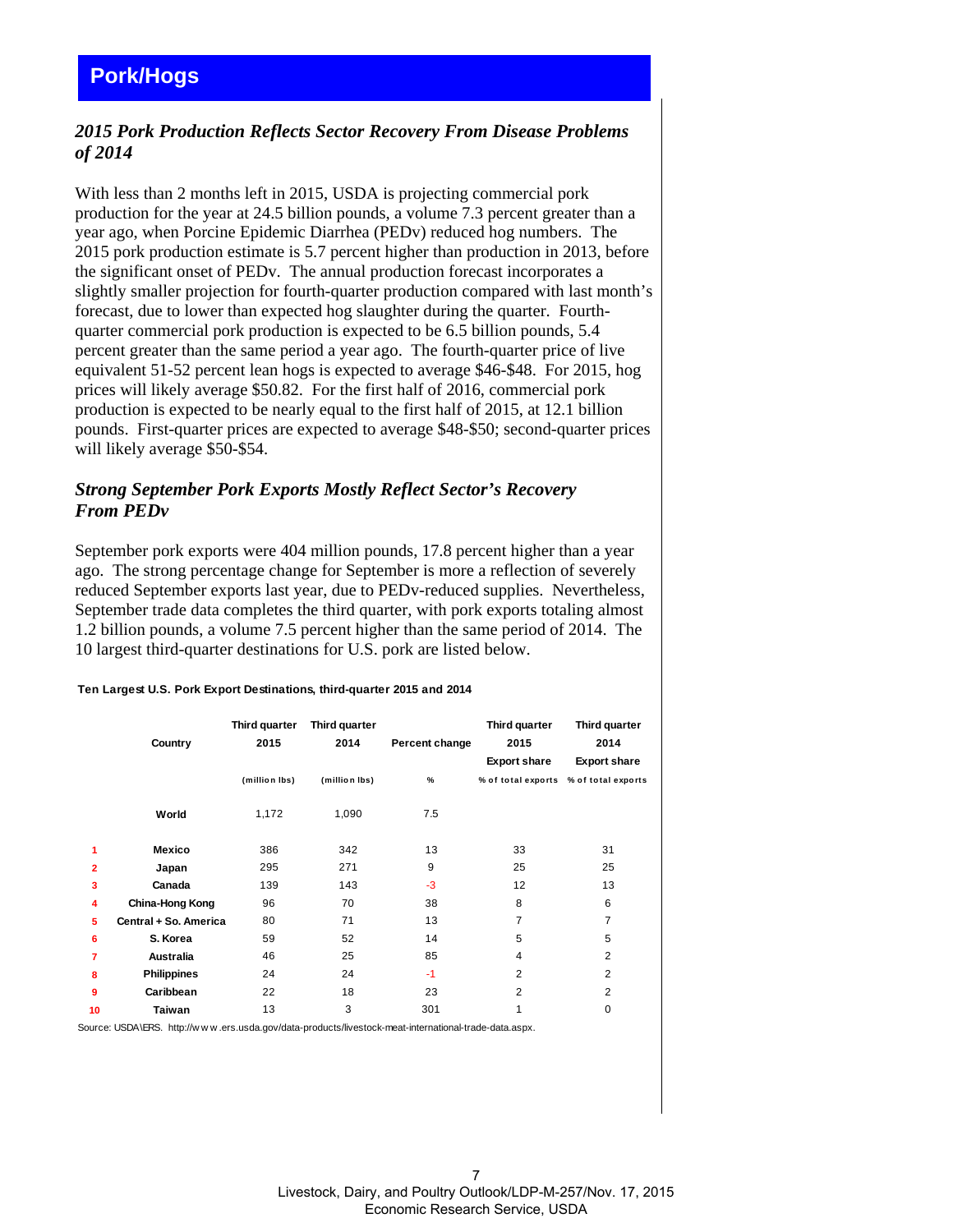Third-quarter pork imports were 269 million pounds, an increase of 5 percent compared with the same period last year. Canada and the European Union together accounted for 97 percent of third-quarter imports. While increases in third-quarter imports in 2014—12-percent over the same period of 2013—were probably attributable to PEDv-reduced U.S. pork supplies, the 5-percent increase this year is very likely due in large part to the high-valued U.S. dollar, particularly as it affected the Canadian dollar and imports from Canada. In the third quarter of 2014, one Canadian dollar cost \$0.92. This year in the same period, a Canadian dollar cost \$0.76, a decline of 17 percent. Thus, in the July-September period this year, the decline in Canada's currency values likely made Canadian pork more competitive with U.S. pork. In the third quarter, Canada increased both its volume shipments to the United States (+7.8 percent) and its share of U.S. imports (77 percent this year versus 75 percent a year earlier).

U.S. imports of live Canadian swine also increased in the third quarter: total imports of 1.4 million head were 8.4 percent higher than a year ago. Categories showing the strongest gains during the quarter were animals weighing 23-50 kilos (+30.6 percent) and hogs for immediate slaughter (+18.2 percent). Gains in both of these categories are likely due to recent willingness of several U.S. packers to accept animals of Canadian origin.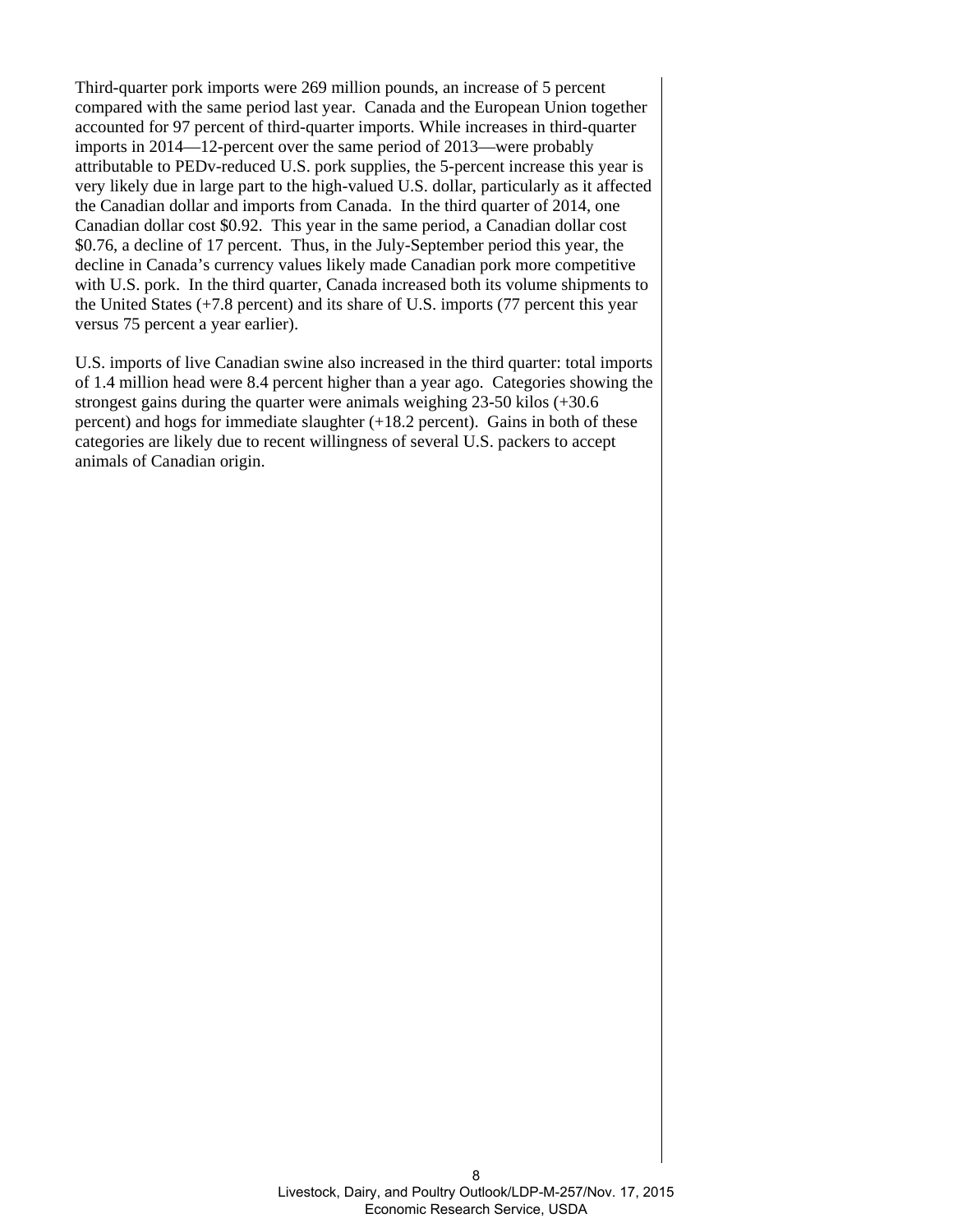# <span id="page-8-0"></span>**Poultry**

## *Broiler Production Higher in Third Quarter*

Broiler meat production in third-quarter 2015 was 10.37 billion pounds, up 5 percent from the same period in 2014. The increase was the result of a 3-percent gain in the number of broilers slaughtered to 2.25 billion birds. In addition, the average live weight at slaughter rose to 6.11 pounds, 2 percent higher than in thirdquarter 2014. The increases in production in September were relatively close to the quarterly changes, with production 5 percent higher than a year earlier at 3.48 billion pounds. In September, the number of birds slaughtered was 2 percent higher and the average live weight at slaughter rose to 6.17 pounds, 3 percent above the previous year. Increasing average weights have been the most consistent factor in the growth of broiler production. Average weight at slaughter has been higher on a year-over-year basis for the last 35 months (since July 2012).

Fourth-quarter 2015 broiler meat production is forecast at 10.1 billion pounds, 3 percent higher than a year earlier. The increase in production is forecast to be driven mostly by a continued increase in average live weight. Preliminary slaughter numbers for broilers over the last several weeks show a slight year-over-year increase and higher average live weights; however, placement data has been mostly negative since mid-September, pointing toward a lower number of chicks being placed for growout.

Broiler meat production in 2016 is forecast to total 41 billion pounds, an increase of 2 percent from 2015. This forecast is an increase of 50 million pounds from the previous forecast, with the increase coming in higher production in the first quarter. In 2015, the increase in broiler meat production is expected to come mainly from higher average weights at slaughter. The number of birds being slaughtered is expected to decline compared to the previous year as integrators move to lower production somewhat pressured by high stock levels going into 2016 and low prices in 2015 for almost all broiler products.

The most recent weekly broiler hatchery report shows a slight downturn in the number of chicks being placed for growout compared with the previous year. Over the last 5 weeks (Oct. 10 through Nov. 7), the number of eggs placed in incubators for hatching averaged 195 million, 1 percent lower than in the same period in 2014. Over this same period, the number of chicks placed for growout has averaged 159 million, 2 percent lower than in the same period the previous year.

#### *Third-Quarter Ending Stocks Rise to 762 Million Pounds*

With higher broiler meat production in third-quarter 2015 compared to the previous year and with a large decline in third-quarter broiler exports, cold storage holdings rose to 762 million pounds at the end of the third quarter, up over 70 million pounds from the previous quarter and almost 170 million (29 percent) higher than the previous year. Cold storage holdings for all broiler product categories were significantly higher than the previous year, ranging from 15 percent for drumsticks to 67 percent for thighs. Increases in cold storage holdings for leg quarters were a prime factor in the year-over-year growth in cold storage holdings, totaling 44 million pounds from the previous year and making up 26 percent of the total increase in holdings, excluding paws and feet.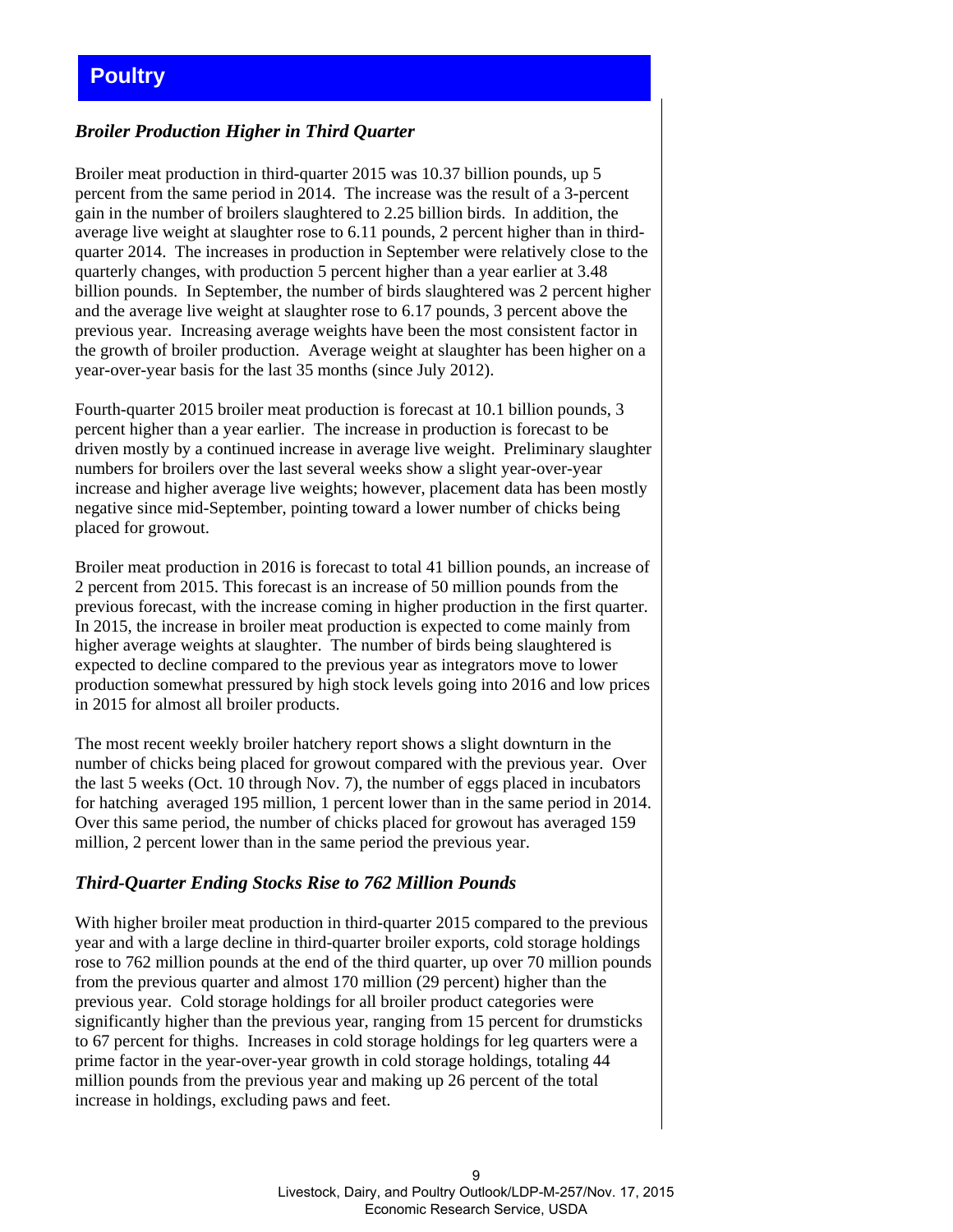Although the growth in production is forecast to decline somewhat in fourth-quarter 2015, the forecast for 2015 ending stocks was increased to 800 million pounds, 18 percent higher than the previous year. The forecasts for ending stocks in 2016 were also increased, up by 10 million pounds to 695 million. While this is an increase from the previous forecast, it is a 13 percent decrease from the previous year, as lower growth in production and stronger exports are expected to result in a drawdown in cold storage levels.

#### *Prices for Broiler Products Down*

With continued gains in broiler meat production and a weaker market for exports pushing up cold storage holdings, prices for broiler products continued to be sharply lower than the previous year. Wholesale prices in the Northeast market were significantly less than those of last year. Some representative price declines were boneless/skinless breast meat at \$1.10 per pound (down 35 percent), bulk leg quarters at \$0.24 per pound (down 49 percent), and whole thighs at \$0.51 per pound (down 32 percent).

In October, the national price for whole birds declined to \$0.74 per pound, down 31 percent from the previous year. The higher forecast for fourth-quarter 2015 ending cold storage holdings is expected to continue placing downward pressure on broiler product, and the whole bird price forecast for fourth-quarter 2015 was reduced to \$0.72-\$0.74 per pound. The forecast for whole bird prices in 2016 was also reduced to reflect the extended period needed to lower cold storage holdings to a point where they will not be placing downward pressure on prices.

#### *Turkey Production Falls by 9 Percent*

U.S. turkey meat production in third-quarter 2015 was 1.35 billion pounds, down 9 percent from a year earlier. This continued the downward path for turkey production in 2015, with a strong increase in the first quarter, a small decrease in the second quarter, and most recently, a strong decrease in the third quarter. The third-quarter decline was due to both a lower number of turkeys slaughtered and a drop in their average live weight at slaughter. The slaughter number fell to 57.5 million, 6 percent lower than a year earlier, while the average live weight at slaughter declined to 29.3 pounds, a drop of 3 percent from the previous year. Since April the average live weight at slaughter has been lower than the previous year, for a period of 6 consecutive months—reflecting the impact of the HPAI outbreak, which caused processors to slaughter birds somewhat earlier than they normally would in order to maintain supply levels.

Turkey meat production in fourth-quarter 2015 is forecast to total 1.4 billion pound, which would be 8 percent lower than in fourth-quarter 2014. This decrease is again forecast to come from both a smaller number of turkeys slaughtered and a decrease in the average live weight per bird at slaughter.

Turkey meat production in 2016 is forecast at 6 billion pounds, which would be an increase of 8 percent from the HPAI-reduced production of the previous year; much of the increase will come in the second half of the year. The increase is expected to result from processors gradually expanding production to take advantage of stronger year-over-year prices for whole turkeys at the start of the year and of somewhat lower expected prices for feed ingredients, along with a strengthening export market. The domestic turkey market is also expected to benefit from continued growth in the domestic economy and gradually falling unemployment rates.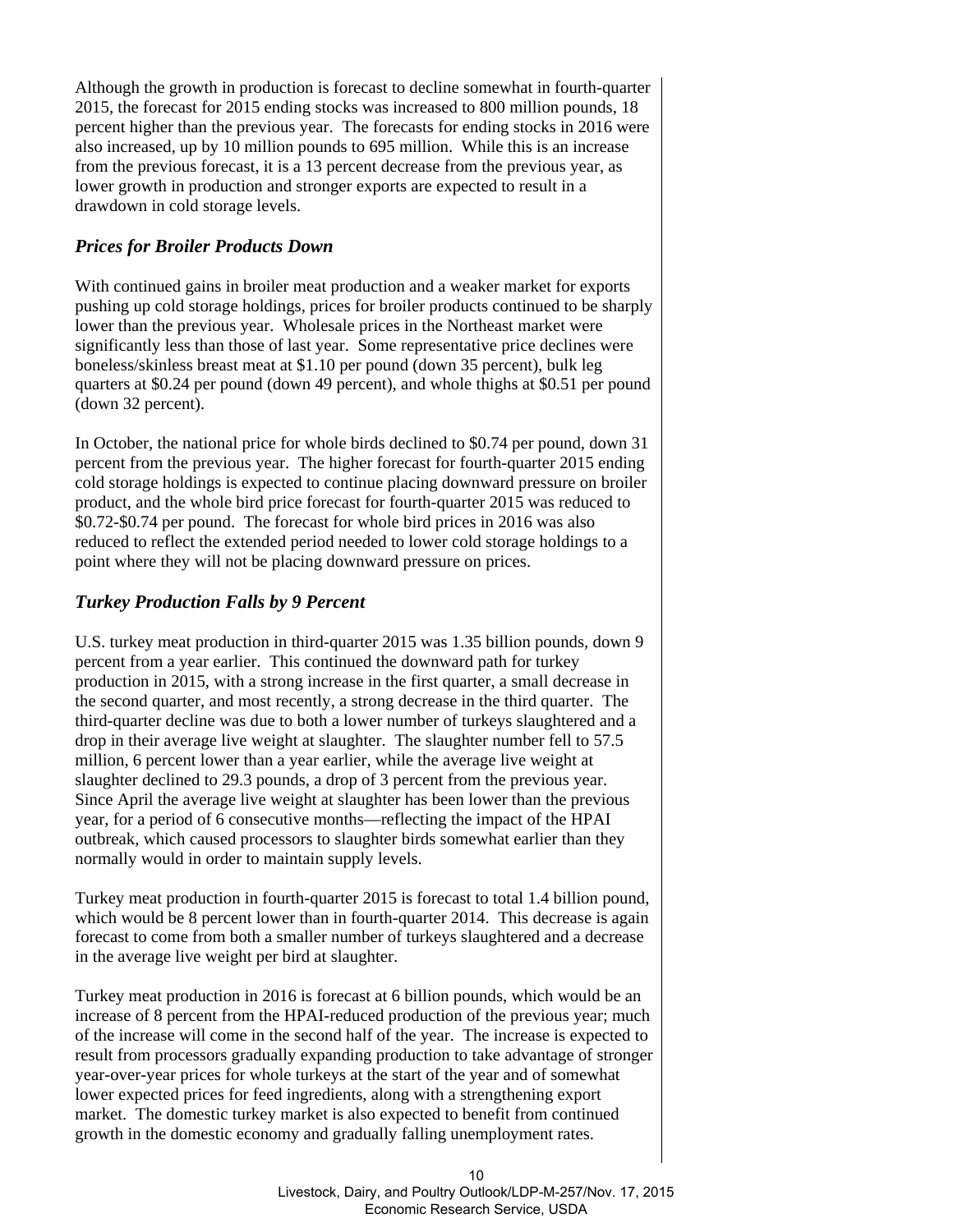Lower turkey meat production during third-quarter 2015 helped to lower overall turkey stocks, which, in turn, put upward pressure on whole bird prices. Cold storage holdings of turkey products at the end of September were 453 million pounds, down 6 percent from a year earlier. The lower overall cold storage levels for turkey products extended to most of the categories reported in the cold storage report. Stocks of whole birds at the end of September totaled 268 million pounds, down 10 percent from a year earlier. This overall figure masks a difference in the cold storage levels for whole toms and whole hens.

At the end of September, stocks of whole toms were estimated at 138 million pounds, down 3 percent from a year earlier, while stocks of whole hens were estimated at 130 million pounds, 16 percent lower than at the end of September 2014. This difference is expected to have had an influence on whole turkey and turkey parts prices, since a higher proportion of toms are cut up for turkey parts and a larger proportion of hens are sold as whole birds. Stocks of turkey parts totaled 185 million pounds at the end of the third quarter, down only 1 percent from the same time in 2014. Stocks of turkey parts may have declined less than whole birds due to reduced exports. Whole turkeys are only a minor share of turkey exports, so declining exports would have a greater upward impact on stocks of turkey parts.

Overall turkey cold storage holdings at the end of 2015 are forecast at 190 million pounds, only slightly lower (2 percent) than at the end of 2014. In 2016, quarterly overall turkey cold storage holdings are expected to be lower than a year earlier at the end of the first quarter but then to rise as production begins to increase.

Lower cold storage holdings of whole hens has placed upward pressure on whole bird prices. Prices for whole frozen hen turkeys at the wholesale level averaged \$1.36 per pound in October, up from \$1.16 per pound the previous year (17 percent). Whole frozen hen prices are forecast to average \$1.32-\$1.36 per pound in fourth-quarter 2015, up about 18 percent from a year earlier. The quarterly price for frozen whole hens in 2016 is forecast higher through the first half of the year, but then to average below year-earlier levels in the second half, as higher production mitigates traditional seasonal price increases.

Price changes for turkey parts are mixed, even though lower stocks of whole toms would normally place upward pressure on prices as a high percentage of toms are cut up for parts. However, as of September, year-over-year price changes for some turkey parts have risen from year-earlier levels while others have fallen. Prices for boneless/skinless breasts, bone-in breasts, and mechanically separated meats have all shown strong increases in price compared to the previous year, while prices for drumsticks, thighs, and wings are down significantly. Prices were especially strong for boneless/skinless breast meat in September, \$5.75 per pound, more than 40 percent higher than a year earlier. Prices of turkey parts that are prime export items are likely to benefit going forward as countries that are potential markets for U.S. turkey meat lift trade sanctions.

## *Egg Production Lower in Third Quarter*

Table egg production in third-quarter 2015 was 1.6 billion dozen, down 11 percent from the same period in 2014. On a year-over-year basis, table egg production was higher in the first quarter of the year, but with the HPAI outbreak, production has been lower over the last 2 quarters and has been down 10 to 12 percent over the last 4 months. During September, the average number of table egg layers in production totaled 276 million birds, an increase of 3 million hens from the previous month but 29 million hens lower than during March 2015, before the outbreak. The lower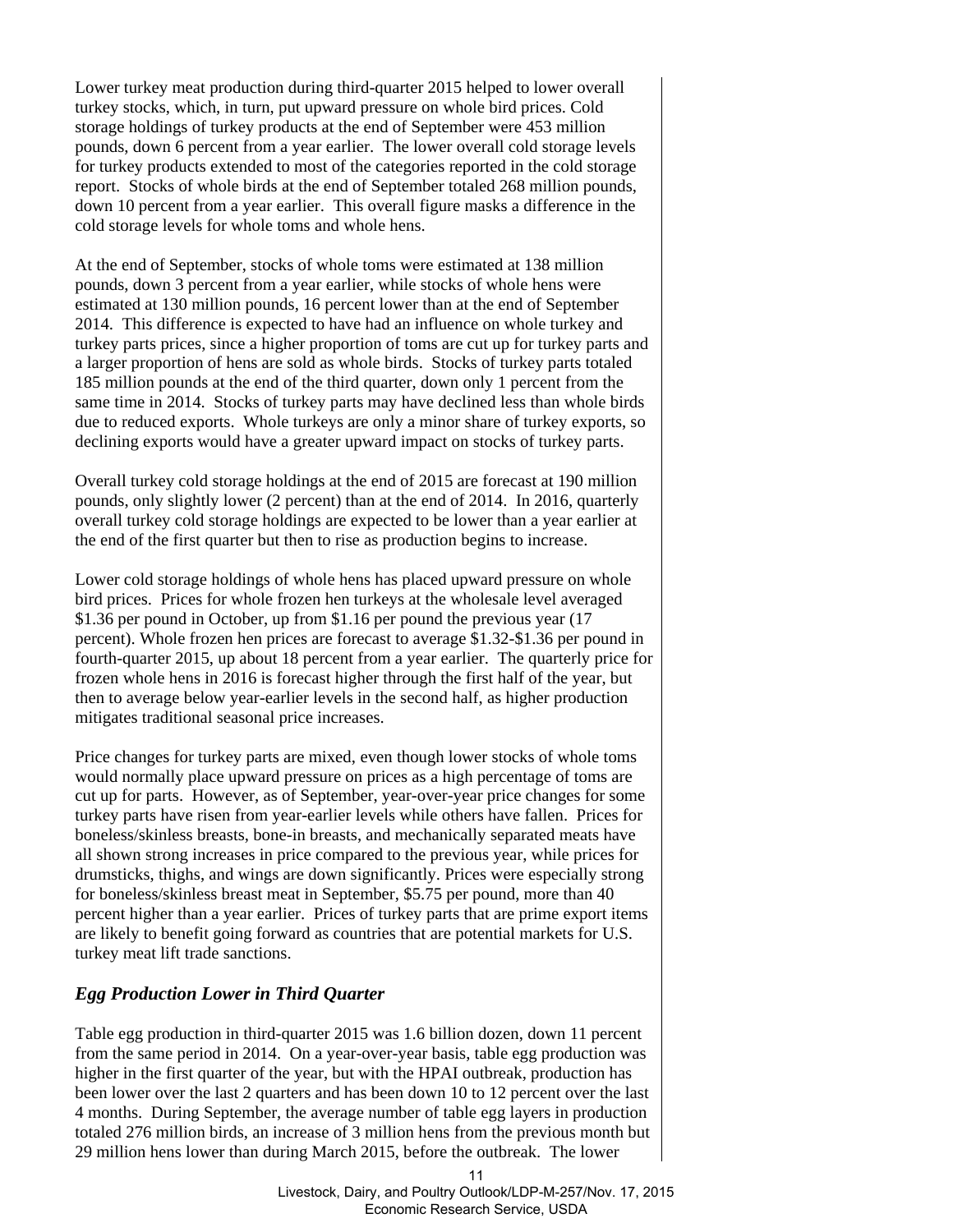number of hens in September was combined with a small decline in the rate of lay per 100 hens. As egg producers whose operations were impacted by the HPAI outbreak are gradually able to acquire replacement hens and repopulate their operations, production is expected to increase. A combination of strong prices and somewhat lower feed costs is expected to provide a major incentive to producers to expand production, and table egg production is forecast to be above the previous year's level in the second quarter of 2016. Overall table egg production in 2016 is forecast to total 7.0 billion dozen, up 3 percent from 2015.

Hatching egg production in third-quarter 2015 was 283 million dozen, up 4 percent from the same period in 2014. Production is forecast to be higher than the previous year in fourth-quarter 2015, both for hatching eggs for the broiler industry and hatching eggs produced for egg-type replacement hens. Hatching egg production is forecast to total 280 million dozen eggs in fourth-quarter 2015, an increase of 3 percent from the previous year. Hatching production growth is forecast to slow in 2016 as production of meat-type hatching eggs moderates, but this will be partially offset by higher production of egg-type hatching eggs.

Wholesale table egg prices in third-quarter 2015 averaged \$2.36 per dozen (Grade A large in the New York market), over 1 dollar per dozen higher than a year earlier (up 82 percent). The normal seasonal increase in demand in fourth-quarter 2015 is forecast to keep prices at relatively high levels, between \$1.96-\$2.02 per dozen. While lower than in the third quarter, these prices would still be considerably higher than the previous year. Given the expected pattern of table egg production in 2016, wholesale egg prices are forecast to be stronger in the first half of the year but to drop below year-earlier levels in the second half. The price for 2016 is forecast to average \$1.61 to \$1.74 per dozen, down 11 percent from the forecast average for 2015.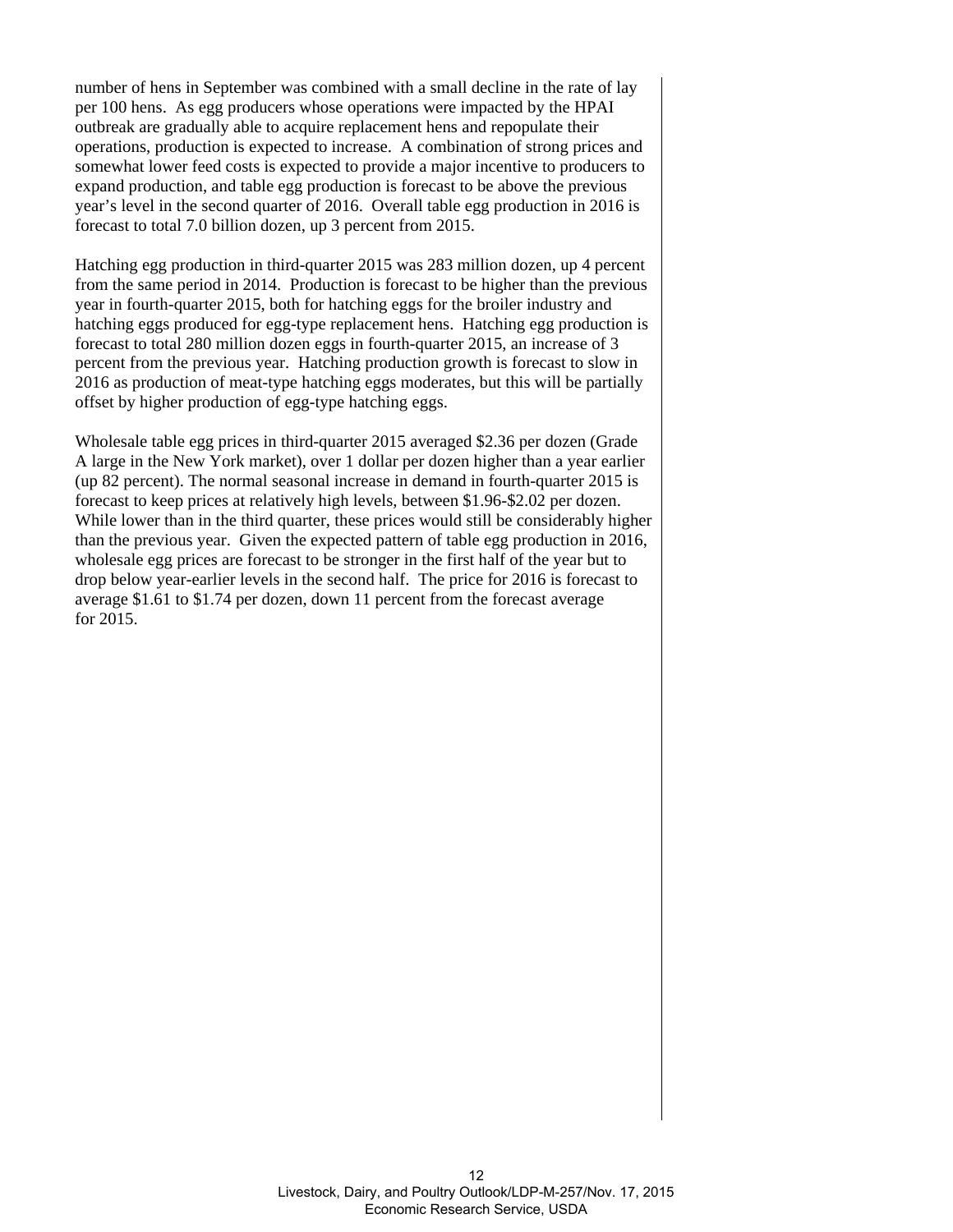# <span id="page-12-0"></span>**Poultry Trade**

#### *U.S. Broiler Shipments Down in September*

Broiler shipments dropped 22 percent in September compared with a year earlier, totaling 481 million pounds. Exports to Mexico, the United States' largest market, declined by 9 percent from September 2014 levels to 117 million pounds. National bans by China, Russia, and South Korea continue to impact exports. September trade also included the temporary loss of U.S. exports to Cuba, which reportedly suspended imports from the United States between August and September. The United States had averaged 24 million pounds of monthly broiler shipments to Cuba in 2015 through July. Most major markets were down or flat from a year earlier, but increased exports to Taiwan (+227 percent compared with September 2014), Canada (+12 percent), Guatemala (+40 percent), Republic of Congo (+56 percent), and Singapore (+70 percent) provided some offset. September marked the end of the third quarter, with total exports ending at 1.48 billion pounds. The forecast for fourth-quarter 2015 broiler exports was reduced 75 million pounds to 1.6 billion pounds as the impact of trade bans is expected to persist, while the forecast for 2016 was reduced 125 million pounds to 6.98 billion pounds as the recovery in exports is expected to remain measured.



## *Turkey Exports Drop in September From a Year Earlier*

In September, turkey exports totaled 43 million pounds, 38 percent lower than the previous September. The decrease was mainly due to a sharp decline in exports to Mexico, the largest market for U.S. turkey products. The 28 million pounds shipped to Mexico in September were 33 percent lower than the previous September. The overall drop in exports in September was likely due to the decline in production caused by HPAI outbreaks in spring 2015 and bans on imports from U.S. States where there have been outbreaks.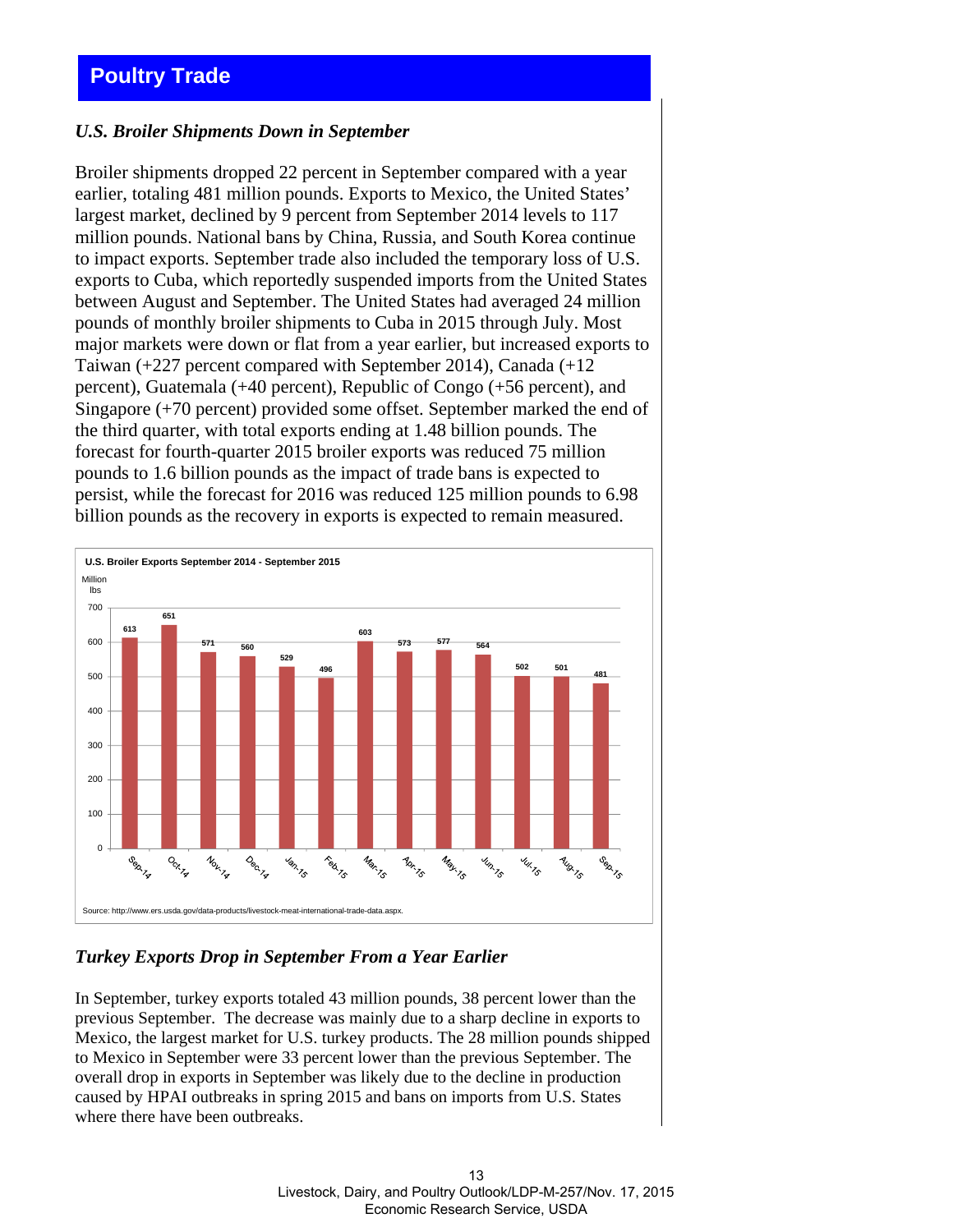The total for third-quarter exports was 125 million pounds, 44 percent lower than the same quarter in 2014. The forecast for 2015 turkey exports is unchanged at 537 million pounds, and the 2016 forecast is unchanged at 740 million pounds. Exports in 2016 are expected to recover modestly as producers regain production capacity following the 2015 HPAI outbreak.



# *Egg Exports Down in September*

Total egg exports (shell eggs and egg products) reached the shell egg equivalent of 24 million dozen in September, 29 percent lower than the previous year. The decline was primarily due to a sharp decrease in exports to Mexico, Japan, and Hong Kong. Shipments to Mexico were 49 percent lower in September compared with a year earlier, while shipments to Japan and Hong Kong fell by 46 percent and 62 percent, respectively. In contrast, shipments to Canada increased by 27 percent compared with a year earlier, totaling 12 million dozen. Similar to the turkey market, declining egg and egg product exports are likely due to the decline in production caused by HPAI outbreaks in spring 2015 and bans on imports from U.S. States where there have been outbreaks. Third-quarter exports came in at 71.5 million dozen, 26 percent less than the third quarter of 2014. Egg exports in 2015 are now expected to total 323 million dozen as decreased production, high domestic prices, and trade bans are expected to continue to limit exports. The forecast for 2016 exports remains unchanged at 350 million dozen.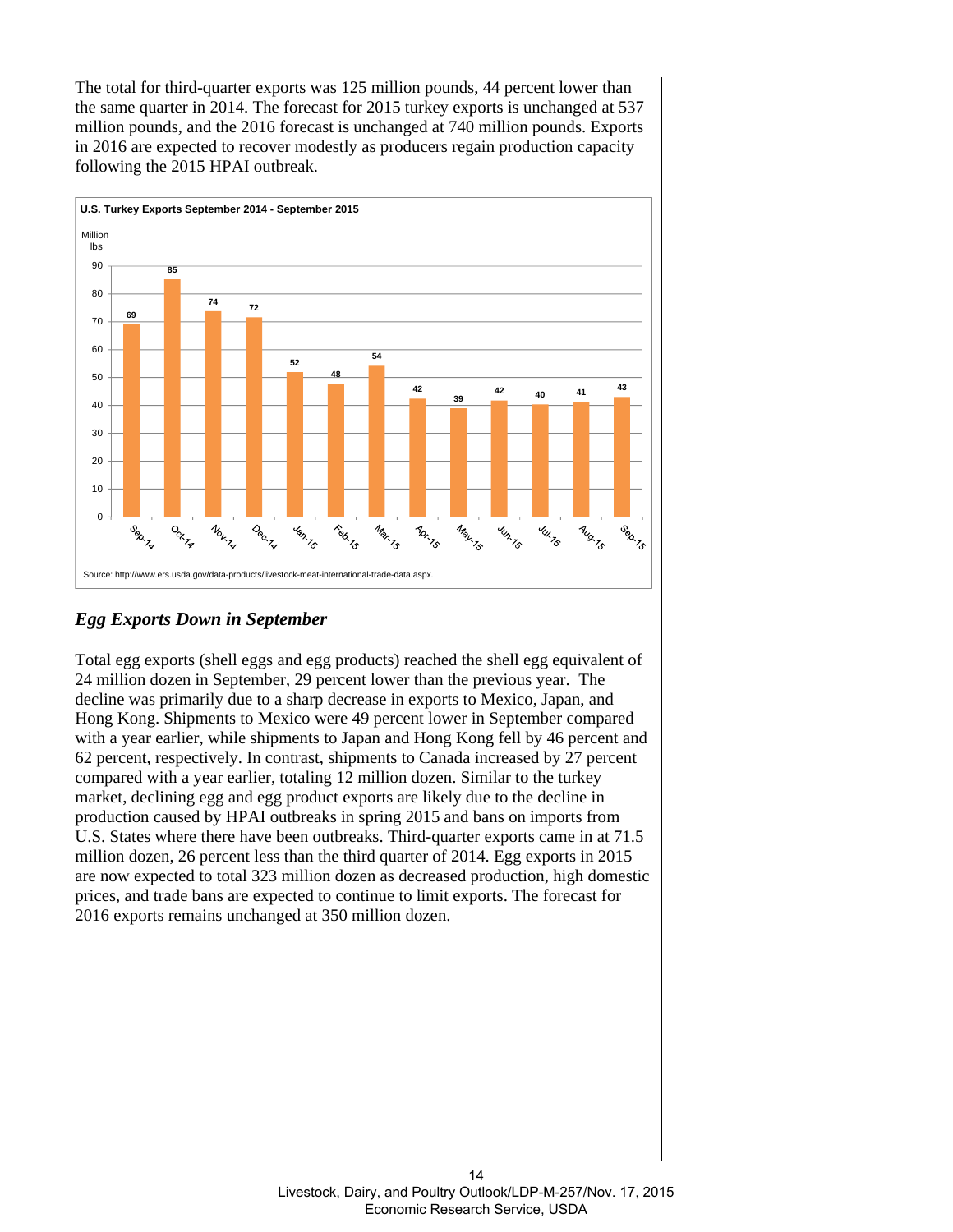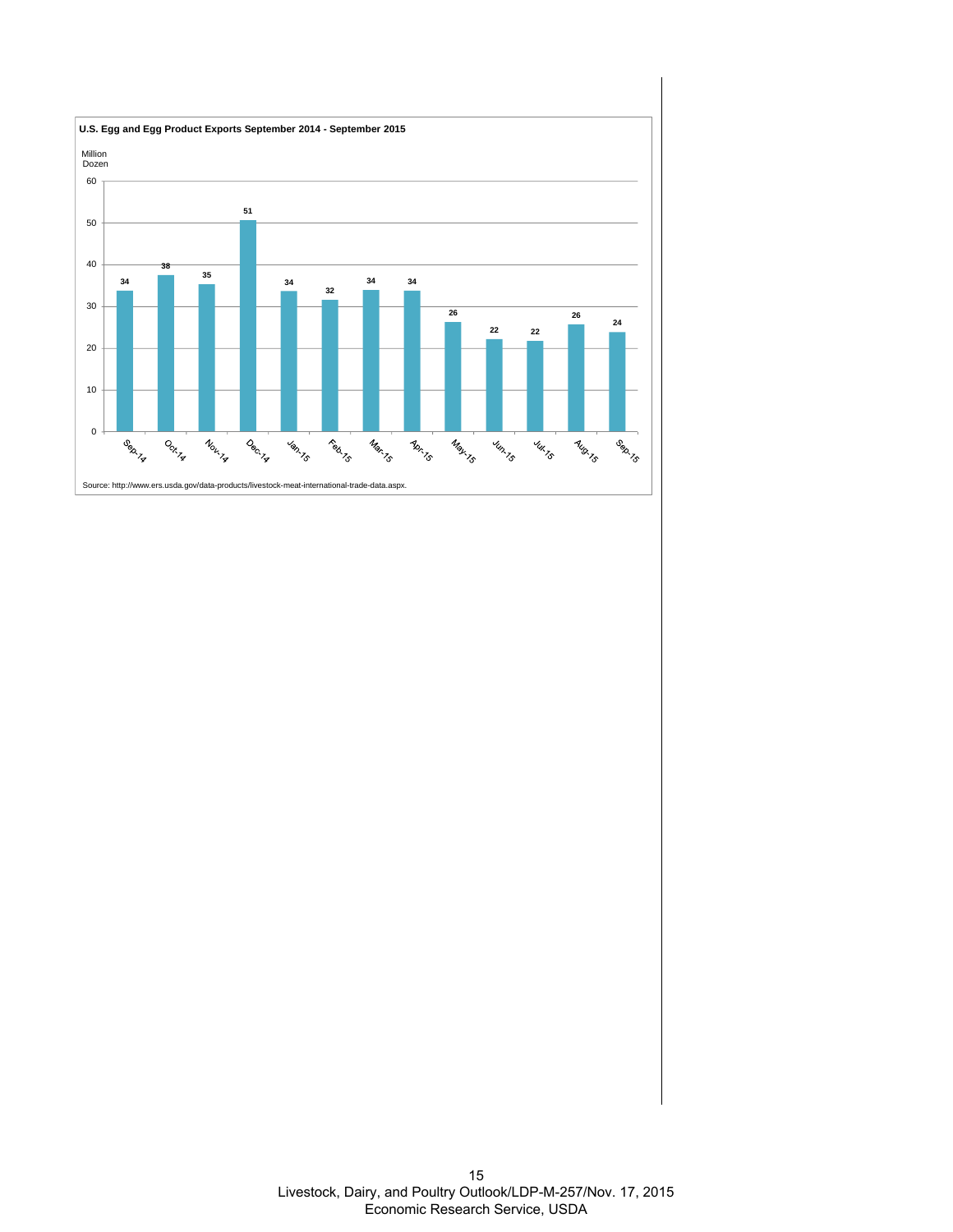# <span id="page-15-0"></span>**Dairy**

## *Recent Developments in Dairy Markets*

The USDA National Agricultural Statistics Service (NASS) estimated U.S. milk production of 16.6 billion pounds for September, up 0.4 percent from September 2014. The September year-over-year percentage increase was lower than for July or August (1.3 percent and 0.9 percent, respectively). Milk cow numbers declined by five thousand head from August to September. Milk per cow fell from 60.2 pounds per day in August to 59.4 pounds in September, a level about the same as in September 2014.



Average national wholesale prices for basic dairy products, as reported by USDA Agricultural Marketing Service (AMS), moved in mixed directions from September to October. The cheddar cheese price decreased from \$1.715 to \$1.679 per pound. The nonfat dry milk price (NDM) rose from \$0.801 to \$0.895 per pound. The dry whey price fell from 24.4 to 23.1 cents per pound. The greatest change was in the butter price, which rose from \$2.445 to \$2.573 per pound.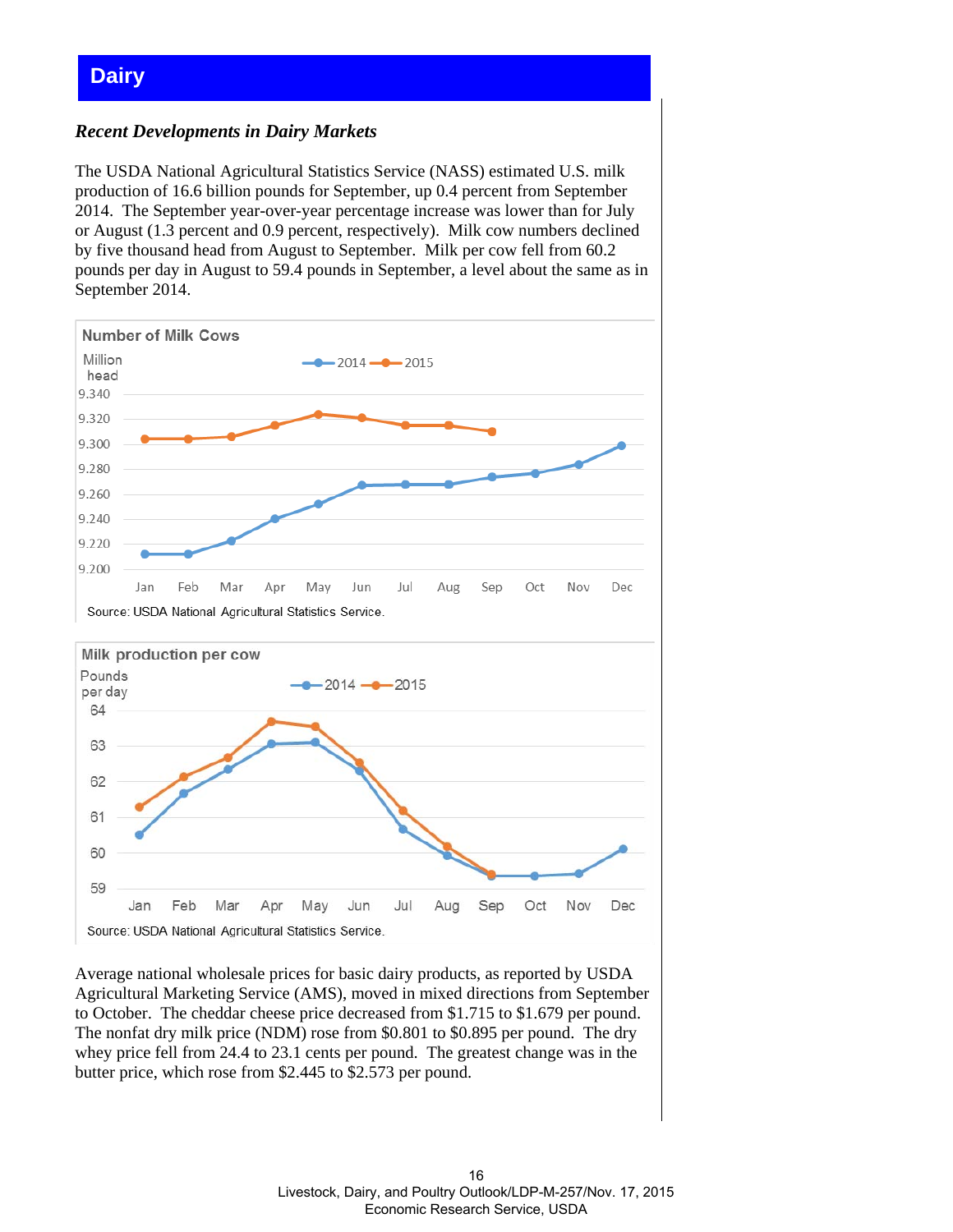The butter price has been particularly variable in recent weeks. National average butter prices, as reported in the AMS National Dairy Products Sale Report (NDPSR), are highly correlated with Chicago Mercantile Exchange (CME) spot prices of the previous week. After the CME average butter price reached a peak of \$2.970 per pound for the week ending September  $26<sup>1</sup>$ , the NDPSR price peaked at \$2.865 the following week. CME and NDPSR prices fell substantially for the 2 weeks following peak levels before rising significantly in more recent weeks.



Commercial exports on a milk-fat milk-equivalent basis fell by 63 million pounds from August to September, mostly due to a reduction in butter exports. Commercial exports on a skim-solids milk-equivalent basis increased by 272 million pounds, with higher exports of skim milk powder and lactose. Although commercial exports on a skim-solids basis increased from the previous month, they were expected to increase even more. Last month, third-quarter exports of 9.5 billion pounds were expected on a skim-solids basis, but 9.1 billion pounds were realized.

Dairy product imports decreased from August to September by 97 million pounds on a milk-fat basis and by 186 million pounds on a skim-solids basis. Products with lower imports included butter, milk protein concentrate (MPC), and casein products.

September ending stock levels for major dairy products were significantly higher than for September 2014, by 23.1 percent for butter, 10.7 percent for American cheese, 17.8 percent of other-than-American cheese, 24.6 percent for NDM, and 22.3 percent for dry whey.

## *Feed Price Situation for Dairy*

1

The 2015/16 forecast for corn is lowered from last month to \$3.35-\$3.95 per bushel. The soybean meal price forecast is lowered to \$300-\$340 per short ton. The national average alfalfa hay price fell from \$159 to \$157 per short ton from August to September.

<sup>&</sup>lt;sup>1</sup> For comparability between NDPSR and CME prices, week-ending dates in this section of the report are on Saturday. The last trading day for the CME each week is actually Friday.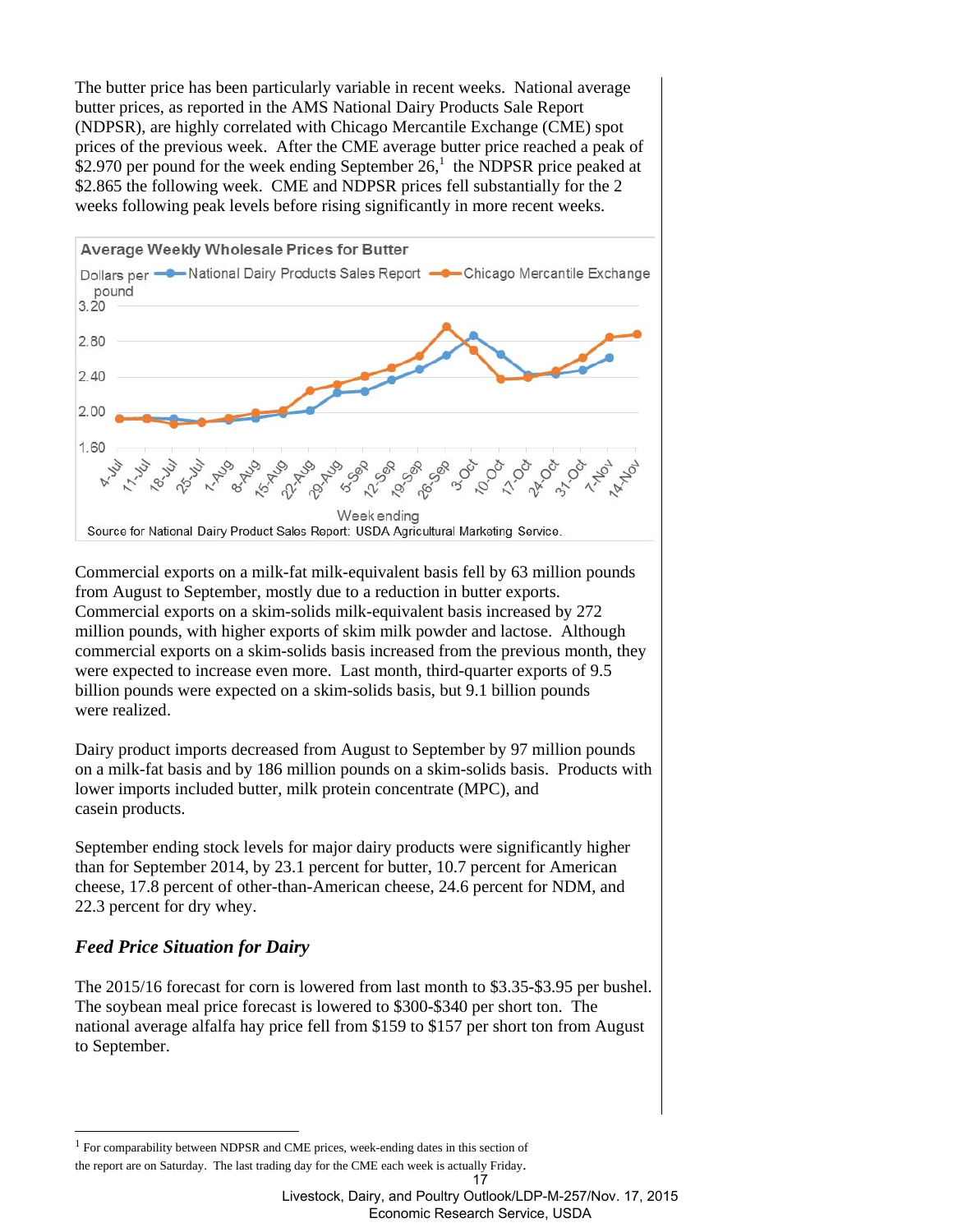#### *Dairy Forecasts for the Remainder of 2015*

With lower than expected milk production in September, the milk production forecast for the fourth quarter of 2015 has been lowered to 51.4 billion pounds, 0.2 billion lower than last month's forecast. The forecast for milk cow numbers has been lowered to 9.310 million head (-15,000 head), and the milk-per-cow projection has been lowered to 5,525 pounds per head (-5 pounds).

Based upon lower than expected exports in the third quarter, fourth-quarter commercial export forecasts have been lowered by 0.1 billion pounds on a milk-fat basis and by 0.1 billion pounds on a skim-solids basis. With lower than expected imports for the third quarter, fourth-quarter import forecasts have been lowered by 0.1 billion pounds on a milk-fat basis and 0.2 billion pounds on a skim-solids basis. The milk-fat basis ending-stock forecast has been raised by 0.2 billion pounds, but the skim-solids basis ending-stock forecast is unchanged.

Dairy product price forecasts for the fourth quarter have been adjusted based upon recent price data, along with supply and demand expectations for the fourth quarter. The largest change from last month's forecast is for butter, an increase to \$2.430- \$2.490 per pound. Forecasts for cheese and NDM for the fourth quarter have been lowered to \$1.640-\$1.670 and \$0.855-\$0.885, respectively. The fourth-quarter dry whey price forecast has been raised slightly, to 22.5-24.5 cents per pound.

With the lower expected price for cheese, the Class III price forecast for the fourth quarter has been lowered to \$15.00-\$15.30 per cwt. With the higher butter price more than offsetting the lower NDM price, the Class IV price forecast for the fourth quarter has been raised to \$15.55-\$15.95 per cwt. The higher Class IV price forecast more than offsets the lower Class III price, resulting in a fourth-quarter allmilk price forecast of \$17.50-\$17.80 per cwt, an increase from \$17.00-\$17.40 forecast last month.

## *Dairy Forecasts for 2016*

The milk production forecast for 2016 has been lowered to 212.9 billion pounds, 0.1 billion pounds less than forecast last month. The milk cow forecasts have been lowered for the first half of the year, resulting in an annual forecast of 9.305 million head. The yield of 22,880 pounds per head is unchanged from last month's forecast.

Based on recent data and expectations of lower exports of butterfat products and cheese, the 2016 forecast for exports on a milk-fat basis has been lowered by 0.6 billion pounds. The forecast for exports on a skim-solids basis is unchanged. The 2016 forecast for imports has been lowered on both a milk-fat basis (-0.1 billion pounds) and a skim solids basis (-0.2 billion pounds), based on lower expected imports of milk protein concentrate and casein products.

The forecast for 2016 domestic commercial use on a milk-fat basis has been raised by 0.6 billion pounds based on expectations of stronger cheese and butter demand. With a lower expected milk supply, and lower expected demand for MPC and casein, the forecast for domestic commercial use on a skim-solids basis has been lowered by 0.4 billion pounds.

With relatively high supplies expected for cheese, butter, and NDM, price forecasts have been lowered to \$1.595-\$1.685, \$1.835-1.955, and \$0.955-\$1.025 per pound, respectively. The dry whey forecast is unchanged at 28.0-31.0 cents per pound.

Livestock, Dairy, and Poultry Outlook/LDP-M-257/Nov. 17, 2015 Economic Research Service, USDA

<sup>18</sup>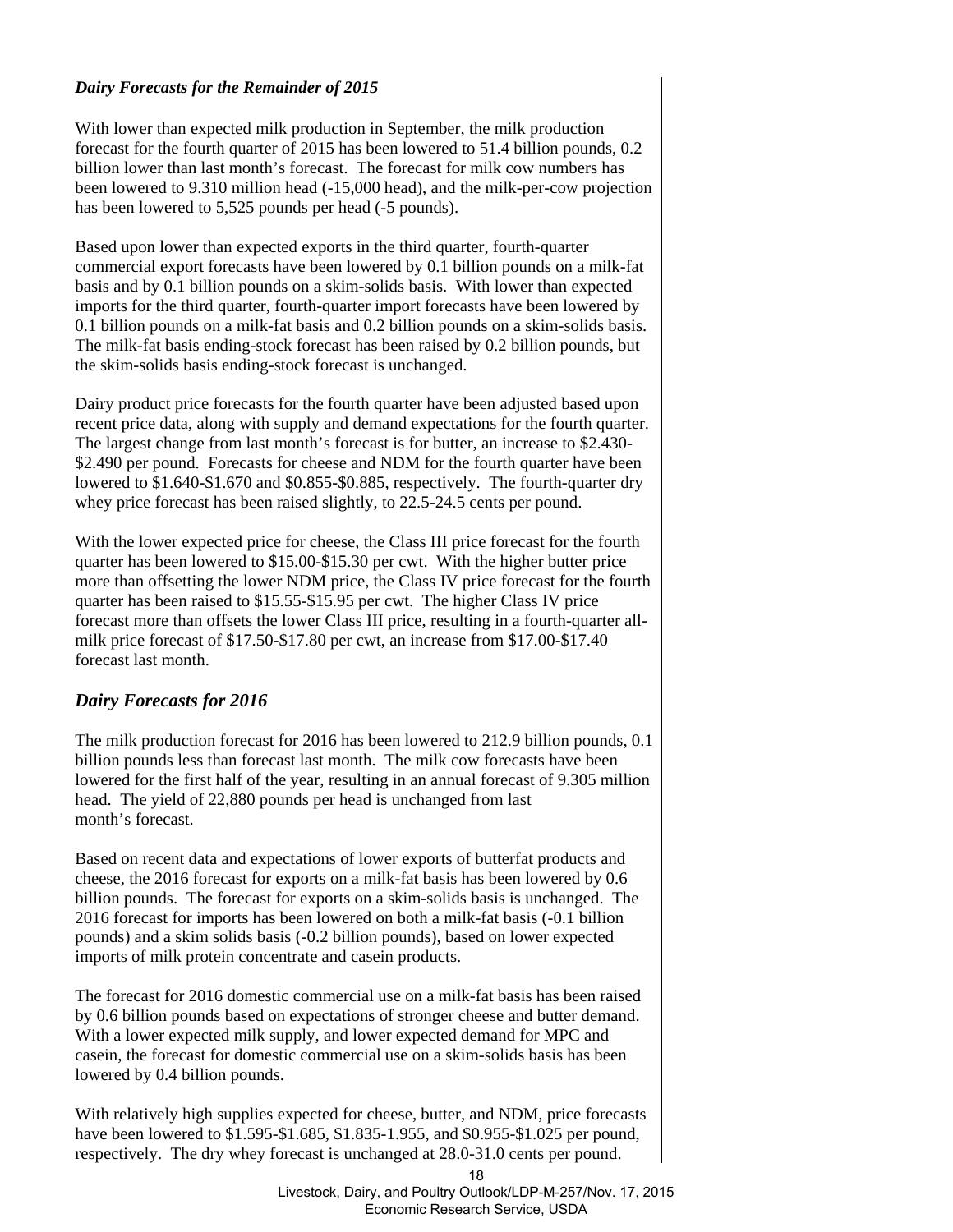<span id="page-18-0"></span>

| <b>Contact Information</b>                                    |                |                               |
|---------------------------------------------------------------|----------------|-------------------------------|
| Ken Mathews (coordinator,<br>cattle/beef and veal)            | (202) 694-5183 | kmathews@ers.usda.gov         |
| Sahar Angadjivand<br>(beef/cattle, veal, sheep,<br>and goats) | (202) 694-5187 | sangadjivand@ers.usda.gov     |
| Seanicaa Edwards                                              | (202) 694-5333 |                               |
| (beef/cattle and beef/cattle trade)                           |                | seanicaa.edwards@ers.usda.gov |
| Alex Melton (poultry trade)                                   | (202) 694-5409 | awmelton@ers.usda.gov         |
| Mildred M. Haley (coordinator,<br>hogs/pork)                  | (202) 694-5176 | mhaley@ers.usda.gov           |
| David J. Harvey (poultry, eggs)                               | (202) 694-5177 | diharvey@ers.usda.gov         |
| David J. Harvey (aquaculture)                                 | (202) 694-5177 | djharvey@ers.usda.gov         |
| Roger Hoskin (dairy)                                          | (202) 694-5148 | rhoskin@ers.usda.gov          |
| Jerry Cessna (dairy)                                          | (202) 694-5171 | jgcessna@ers.usda.gov         |
| Carolyn Liggon (web publishing)                               | (202) 694-5056 | cyliggon@ers.usda.gov         |

#### **Subscription Information**

Subscribe to ERS e-mail notification service at

http://www.ers.usda.gov/subscribe-to-ers-e-newsletters.aspx to receive timely notification of newsletter availability. Printed copies can be purchased from the USDA Order Desk by calling 1- 800-363-2068 (specify the issue number or series SUB-LDPM-4042)

#### *Data Products*

Meat Price Spreads, http://www.ers.usda.gov/data-products/meat-price-spreads.aspx, provides monthly average price values, and the differences among those values, at the farm, wholesale, and retail stages of the production and marketing chain for selected cuts of beef, pork, and broilers. In addition, retail prices are provided for beef and pork cuts, turkey, whole chickens, eggs, and dairy products.

Livestock and Meat Trade Data, http://www.ers.usda.gov/data-products/livestock-meatdomestic-data.aspx, contains monthly and annual data for the past 1-2 years for imports and exports of live cattle and hogs, beef and veal, lamb and mutton, pork, broiler meat, turkey meat, and shell eggs. The tables report physical quantities, not dollar values or unit prices. Breakdowns by major trading countries are included.

#### *Related Websites*

Livestock, Dairy, and Poultry Outlook,

http://www.ers.usda.gov/publications/ldpm-livestock,-dairy,-and-poultry-outlook.aspx Animal Production and Marketing Issues,

http://www.ers.usda.gov/topics/animal-products/animal-production-marketing-issues.aspx Cattle, http://www.ers.usda.gov/topics/animal-products/cattle-beef.aspx

Dairy, http://www.ers.usda.gov/topics/animal-products/dairy.aspx

Hogs, http://www.ers.usda.gov/topics/animal-products/hogs-pork.aspx

Poultry and Eggs, http://www.ers.usda.gov/topics/animal-products/poultry-eggs.aspx WASDE,

http://usda.mannlib.cornell.edu/MannUsda/viewDocumentInfo.do?documentID=1194

The U.S. Department of Agriculture (USDA) prohibits discrimination in all its programs and activities on the basis of race, color, national origin, age, disability, and, where applicable, sex, marital status, familial status, parental status, religion, sexual orientation, genetic information, political beliefs, reprisal, or because all or a part of an individual's income is derived from any public assistance program. (Not all prohibited bases apply to all programs.) Persons with disabilities who require alternative means for communication of program information (Braille, large print, audiotape, etc.) should contact USDA's TARGET Center at (202) 720-2600 (voice and TDD). To file a complaint of discrimination write to USDA, Director, Office of Civil Rights, 1400 Independence Avenue, S.W., Washington, D.C. 20250-9410 or call (800) 795-3272 (voice) or (202) 720-6382 (TDD). USDA is an equal opportunity provider and employer.

#### **E mail Notification**

Readers of ERS outlook reports have two ways they can receive an e-mail notice about release of reports and associated data.

• Receive timely notification (soon after the report is posted on the web) via USDA's Economics, Statistics and Market Information System (which is housed at Cornell University's Mann Library). Go to http://usda.mannlib.cornell.edu/ MannUsda/aboutEmailService.do and follow the instructions to receive e-mail notices about ERS, Agricultural Marketing Service, National Agricultural Statistics Service, and World Agricultural Outlook Board products.

• Receive weekly notification (on Friday afternoon) via the ERS website. Go to

http://www.ers.usda.gov/subscrib e-to-ers-e-newsletters.aspx and follow the instructions to receive notices about ERS outlook reports, Amber Waves magazine, and other reports and data products on specific topics. ERS also offers RSS (really simple syndication) feeds for all ERS products. Go to http://www.ers.usda.gov/rss/ to get started.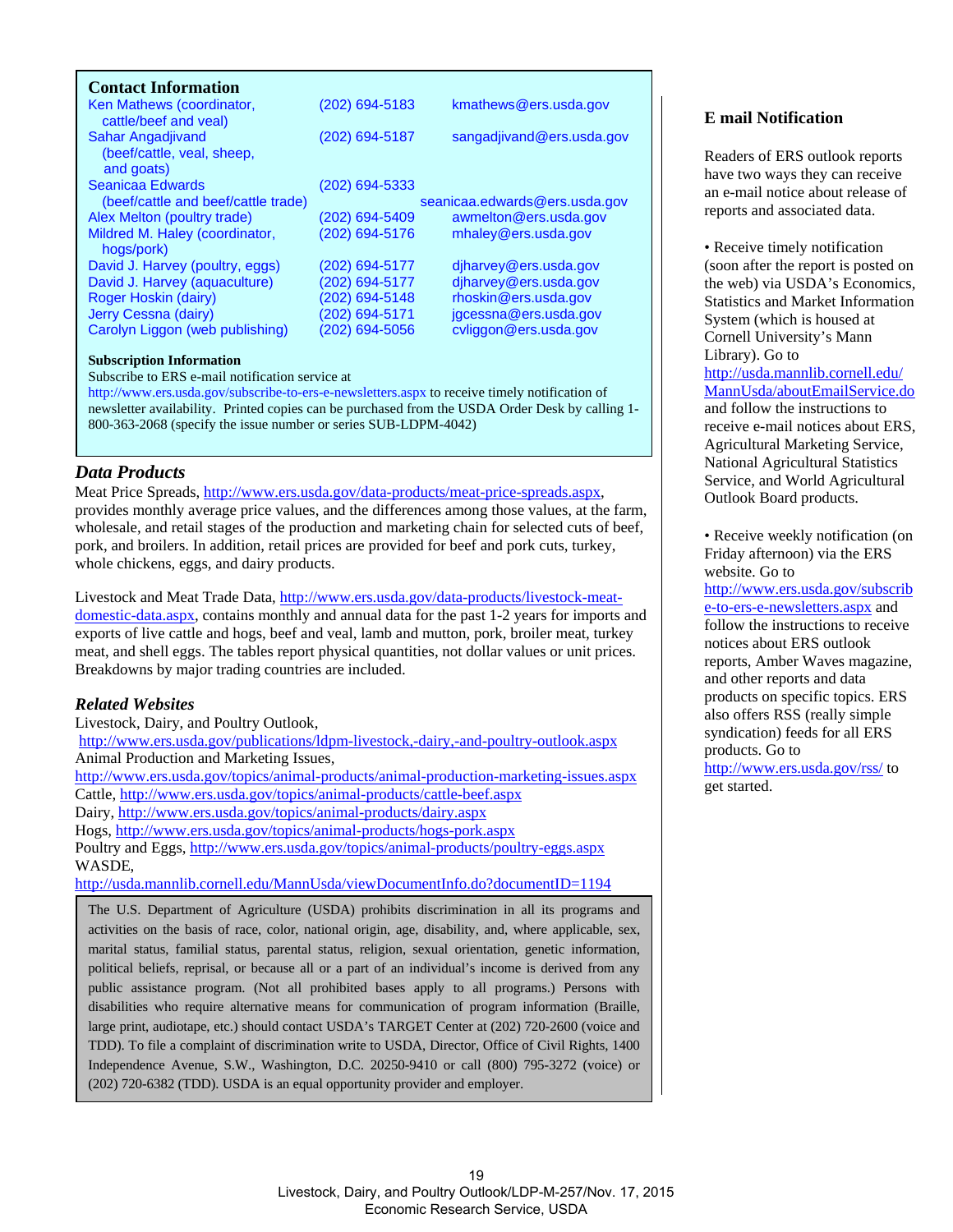#### <span id="page-19-0"></span>**U.S. red meat and poultry forecasts**

|                                                        | 2011   |        | 2012<br>2013 |        |        |        |        |        |        |        | 2014   |        |        |        |        | 2015   |        |        |        |        |        | 2016   |        |         |                |         |         |                 |         |
|--------------------------------------------------------|--------|--------|--------------|--------|--------|--------|--------|--------|--------|--------|--------|--------|--------|--------|--------|--------|--------|--------|--------|--------|--------|--------|--------|---------|----------------|---------|---------|-----------------|---------|
|                                                        |        |        | Ш            | IV     | Annual |        |        | III    | IV     | Annual |        |        | Ш      | IV     | Annual |        |        | Ш      | IV     | Annual |        |        | m      | IV      | Annual         |         |         | Ш               | Annual  |
| Production, million lb                                 |        |        |              |        |        |        |        |        |        |        |        |        |        |        |        |        |        |        |        |        |        |        |        |         |                |         |         |                 |         |
| Beef                                                   | 6.410  | 6.559  | 6.736        | 6.490  | 26.195 | 6.282  | 6.473  | 6.586  | 6.572  | 25.913 | 6.175  | 6.513  | 6.609  | 6.423  | 25,720 | 5.868  | 6.184  | 6.179  | 6.021  | 24.252 | 5.664  | 5.855  | 6.066  | 6.130   | 23,715         | 5,915   | 6.460   | 6.330           | 24,850  |
| Pork                                                   | 5,719  | 5,370  | 5.484        | 6.186  | 22.758 | 5,858  | 5,519  | 5,631  | 6,244  | 23.253 | 5.775  | 5,516  | 5,622  | 6,274  | 23,187 | 5,784  | 5,504  | 5.424  | 6.131  | 22,843 | 6,161  | 5.925  | 5.957  | 6.465   | 24,508         | 6.150   | 5.945   | 6,175           | 24,925  |
| Lamb and mutton                                        | 36     | 40     | 36           | 37     | 149    | 39     | 39     | 39     | 40     | 156    | 38     | 41     | 40     | 38     | 156    | 37     | 43     | 38     | 38     | 156    | 38     | 39     | 37     | 39      | 152            | 38      | 37      | 37              | 151     |
| <b>Broilers</b>                                        | 9,290  | 9.509  | 9.542        | 8.861  | 37,202 | 9.089  | 9,381  | 9,372  | 9.198  | 37.039 | 9.144  | 9,466  | 9.683  | 9,537  | 37,830 | 9,283  | 9,618  | 9.835  | 9.814  | 38.550 | 9,717  | 10.020 | 10.370 | 10.100  | 40.207         | 9.975   | 10,225  | 10.475          | 40,975  |
| Turkeys                                                | 1,402  | 1,471  | 1,423        | 1.495  | 5.791  | 1.446  | 1,505  | 1.480  | 1.537  | 5.967  | 1,459  | 1,486  | 1.440  | 1.420  | 5.806  | 1.332  | 1,428  | 1.478  | 1,517  | 5,756  | 1,429  | 1.389  | 1,352  | 1.400   | 5.570          | 1,350   | 1,500   | 1.550           | 6,010   |
| Total red meat & poultry                               | 23.011 | 23.114 | 23.395       | 23.226 | 92.746 | 22.865 | 23.084 | 23,274 | 23.739 | 92.963 | 22,743 | 23.183 | 23.563 | 23.844 | 93.333 | 22,456 | 22.934 | 23.111 | 23.671 | 92.171 | 23,156 | 23,380 | 23.935 | 24.280  | 94.751         | 23,571  | 24,327  | 24,726          | 97.529  |
| Table eggs, mil doz.                                   | 1.631  | 1.641  | 1.665        | 1.715  | 6.652  | 1.684  | 1.680  | 1.707  | 1.778  | 6.849  | 1.733  | 1.746  | 1.775  | 1.825  | 7.079  | 1.771  | 1,799  | 1.827  | 1.868  | 7,265  | 1.789  | 1.689  | 1.625  | 1.700   | 6.803          | 1.700   | 1.720   | 1.765           | 7.015   |
| Per capita disappearance, retail lb 1/                 |        |        |              |        |        |        |        |        |        |        |        |        |        |        |        |        |        |        |        |        |        |        |        |         |                |         |         |                 |         |
| Beef                                                   | 14.1   | 14.5   | 14.6         | 14.0   | 57.3   | 14.0   | 14.6   | 14.5   | 14.2   | 57.3   | 13.7   | 14.5   | 14.3   | 13.9   | 56.3   | 13.1   | 13.9   | 13.7   | 13.4   | 54.    | 13.1   | 13.6   | 13.9   | 13.8    | 54.4           | 13.8    | 14.5    | 13.7            | 55.3    |
| Pork                                                   | 11.4   | 11.1   | 11.0         | 12.2   | 45.7   | 11.1   | 10.9   | 11.2   | 12.7   | 45.9   | 11.5   | 11.2   | 11.4   | 12.7   | 46.8   | 11.3   | 11.0   | 11.1   | 13.0   | 46.4   | 12.3   | 11.8   | 12.1   | 13.2    | 49.5           | 12.2    | 11.7    | 12.4            | 49.7    |
| Lamb and mutton                                        | 0.2    | 0.2    | 0.2          | 0.2    | 0.8    | 0.2    | 0.2    | 0.2    | 0.2    | 0.8    | 0.3    | 0.2    | 0.2    | 0.2    | 0.9    | 0.2    | 0.2    | 0.2    | 0.3    | 0.9    | 0.2    | 0.3    | 0.2    | 0.3     | 1.0            | 0.2     | 0.2     | 0.2             | 0.9     |
| <b>Broilers</b>                                        | 21.5   | 21.4   | 20.8         | 19.1   | 82.9   | 20.1   | 20.4   | 20.3   | 19.7   | 80.4   | 20.0   | 20.3   | 21.0   | 20.5   | 81.8   | 20.2   | 20.8   | 21.2   | 21.1   | 83.3   | 21.4   | 22.1   | 23.3   | 22.3    | 89.1           | 22.0    | 22.3    | 22.9            | 89.6    |
| Turkeys                                                | 3.5    | 3.5    | 4.0          | 5.0    | 16.1   | 3.5    | 3.6    | 4.1    | 49     | 16.0   | 3.7    | 3.6    | 4.0    | 4.7    | 15.9   | 3.4    | 3.5    | 39     | 5.0    | 15.7   | 3.5    | 3.6    | 3.9    | 4.8     | 15.8           | 3.3     | 3.6     | 4.3             | 16.2    |
| Total red meat & poultry                               | 51.2   | 51.2   | 51.0         | 51.0   | 204.5  | 49.3   | 50.3   | 50.6   | 52.0   | 202.1  | 49.5   | 50.2   | 51.3   | 52.4   | 203.4  | 48.6   | 49.8   | 50.5   | 53.1   | 202.0  | 50.9   | 51.8   | 53.8   | 54.7    | 211.2          | 51.8    | 52.8    | 53.8            | 213.2   |
| Eggs, number                                           | 61.3   | 61.5   | 62.8         | 64.3   | 249.9  | 63.2   | 62.2   | 63.3   | 65.6   | 254.3  | 64.3   | 63.4   | 64.7   | 66.0   | 258.4  | 64.7   | 65.3   | 66.3   | 66.7   | 263.0  | 64.4   | 61.5   | 60.4   | 63.1    | 249.3          | 62.1    | 62.4    | 63.8            | 254.1   |
| Market prices                                          |        |        |              |        |        |        |        |        |        |        |        |        |        |        |        |        |        |        |        |        |        |        |        |         |                |         |         |                 |         |
| Choice steers, 5-area Direct, \$/cwt                   | 110.07 | 112.79 | 14.05        | 121.99 | 114.73 | 125.29 | 120.91 | 119.69 | 125.54 | 122.86 | 125.52 | 124.95 | 122.30 | 130.   | 125.89 | 146.34 | 147.82 | 158.49 | 165.60 | 154.56 | 162.43 | 158.11 | 144.22 | 130-134 | 149.19 132-140 |         | 138-150 | 137-149 136-147 |         |
| Feeder steers, Ok City, \$/cwt                         | 127.20 | 131.09 | 134.74       | 141.93 | 133.74 | 152.81 | 150.05 | 139.31 | 143.40 | 146.39 | 141.36 | 133.10 | 152.08 | 161.69 | 147.06 | 167.49 | 188.64 | 220.90 | 234.25 | 202.82 | 210.31 | 219.69 | 206.47 | 190-194 | 207.12         | 193-201 | 202-214 | 199-211         | 200-211 |
| Cutter Cows, National L.E., \$/cwt                     | 68.66  | 74.88  | 66.11        | 63.54  | 68.30  | 76.57  | 83.51  | 76.94  | 73.81  | 77.71  | 77.87  | 77.46  | 78.36  | 76.55  | 77.56  | 89.12  | 98.57  | 111.27 | 109.21 | 102.04 | 107.61 | 109.50 | 103.34 | 93-97   | 103.86         | 94-102  | 102-114 | 99-111          | 98-109  |
| Choice slaughter lambs, San Angelo, \$/cwt             | 174.66 | 157.99 | 161.13       | 148.61 | 160.60 | 145.33 | 127.08 | 89.28  | 89.85  | 12.89  | 107.53 | 91.72  | 94.26  | 150.97 | 111.12 | 166.69 | 148.99 | 156.02 | 62.69  | 158.60 | 147.17 | 140.09 | 146.23 | 150-154 | 146.37         | 146-154 | 139-151 | 139-151         | 142-153 |
| Nat'l base cost, 51-52 % lean, live equivalent, \$/cwt | 59.94  | 68.80  | 71.06        | 64.66  | 66.11  | 61.68  | 61.79  | 61.43  | 58.63  | 60.88  | 59.03  | 65.46  | 70.59  | 61.11  | 64.05  | 68.69  | 85.40  | 83.30  | 66.74  | 76.03  | 48.47  | 53.20  | 54.59  | 46-48   | 50.82          | 48-50   | 50-54   | 50-54           | 47-50   |
| Broilers, 12 City, cents/lb                            | 80.20  | 83.00  | 78.20        | 78.00  | 79.90  | 87.40  | 85.10  | 82.00  | 92.10  | 86.60  | 103.50 | 108.60 | 93.90  | 92.80  | 99.70  | 98.40  | 113.70 | 104.60 | 102.80 | 104.90 | 97.00  | 104.20 | 83.70  | 72-74   | 89.50          | 80-84   | 81-87   | 85-93           | 83-89   |
| Turkeys, Eastern, cents/lb                             | 90.20  | 99.90  | 106.40       | 111.60 | 102.00 | 100.70 | 106.90 | 108.50 | 106.10 | 105.60 | 96.00  | 97.70  | 99.90  | 105.40 | 99.80  | 100.70 | 105.60 | 110.20 | 113.90 | 107.60 | 99.60  | 108.50 | 126.40 | 132-136 | 117.10         | 112-118 | 110-120 | 106-114 110-118 |         |
| Eggs, New York, cents/doz.                             | 105.80 | 106.60 | 117.70       | 131.20 | 115.30 | 108.70 | 99.70  | 131.90 | 129.40 | 117.40 | 126.90 | 109.90 | 119.00 | 143.00 | 124.70 | 142.70 | 134.60 | 129.30 | 162.70 | 142.30 | 146.90 | 170.30 | 235.70 | 196-202 | 188.00         | 179-191 | 158-172 | 149-161 161-174 |         |
| U.S. trade, million lb                                 |        |        |              |        |        |        |        |        |        |        |        |        |        |        |        |        |        |        |        |        |        |        |        |         |                |         |         |                 |         |
| Beef & veal exports                                    | 633    | 702    | 766          | 683    | 2.785  | 558    | 624    | 650    | 620    | 2.452  | 557    | 636    | 716    | 680    | 2.589  | 583    | 667    | 679    | 644    | 2.573  | 526    | 606    | 541    | 550     | 2,223          | 520     | 610     | 660             | 2,425   |
| Beef & veal imports                                    | 461    | 593    | 548          | 454    | 2.057  | 582    | 669    | 516    | 453    | 2.220  | 590    | 629    | 515    | 516    | 2,250  | 597    | 767    | 765    | 818    | 2.947  | 876    | 991    | 890    | 675     | 3,432          | 850     | 850     | 710             | 3,045   |
| Lamb and mutton imports                                | 49     | 48     | 31           | 34     | 162    | 38     | 36     | 38     | 41     | 154    | 49     | 44     | 36     | 44     | 173    | 46     | 49     | 45     | 55     | 195    | -53    | 56     | 46     | 55      | 209            | 50      | 46      | 46              | 190     |
| Pork exports                                           | 1,248  | 1.208  | 1.260        | 1.481  | 5.196  | 1.442  | 1.301  | 1,251  | 386    | 5.379  | 1,217  | 1,225  | 1,205  | 1.341  | 4.988  | 1.347  | 1,279  | 1.090  | 1.140  | 4.857  | 1.165  | 1.334  | 1.172  | 1.325   | 4.996          | 1,275   | 1,300   | 1.250           | 5,225   |
| Pork imports                                           | 201    | 195    | 194          | 213    | 803    | 207    | 191    | 198    | 205    | 802    | 208    | 210    | 229    | 233    | 880    | 212    | 240    | 256    | 299    | 1.008  | 278    | 264    | 269    | 295     | 1.106          | 250     | 225     | 250             | 1,000   |
| <b>Broiler</b> exports                                 | 1,526  | 1.598  | 1.976        | 1.877  | 6,978  | 1,734  | 1,791  | 1,864  | 1.886  | 7,274  | 1,752  | 1,865  | 1,855  | 1,874  | 7,346  | 1,827  | 1,834  | 1,857  | 1,782  | 7,301  | 1,629  | 1,714  | 1,483  | 1.600   | 6,426          | 1,675   | 1,750   | 1,775           | 6,975   |
| Turkey exports                                         | 159    | 171    | 173          | 199    | 703    | 180    | 184    | 216    | 216    | 797    | 179    | 182    | 198    | 202    | 760    | 163    | 188    | 223    | 231    | 805    | 154    | 123    | 125    | 135     | 537            | 150     | 175     | 200             | 740     |
| Live swine imports (thousand head)                     | 1.452  | 1.429  | 1.407        | 1.508  | 5.795  | 1.445  | 1.444  | 1.387  | 1.380  | 5.656  | 1.326  | 1.285  | 1.223  | 1.113  | 4.948  | 1.195  | 1.216  | 1.264  | 1.272  | 4.947  | 1.312  | 1.538  | 1.371  | 1.300   | 5.521          | 1.250   | 1.250   | 1.250           | 5.000   |
| Note: Forecasts are in hold                            |        |        |              |        |        |        |        |        |        |        |        |        |        |        |        |        |        |        |        |        |        |        |        |         |                |         |         |                 |         |

1/ Per capita meat and egg disappearance data are calculated using the Resident Population Plus Armed Forces Overseas series from the Census Bureau of the Department of Commerce.

Source: World Agricultural Supply and Demand Estimates and Supporting Materials.<br>For further information, contact: Mildred M. Haley, (202) 694-5176, mhaley@ers.usda.gov<br>**Updated 11/17/2015**